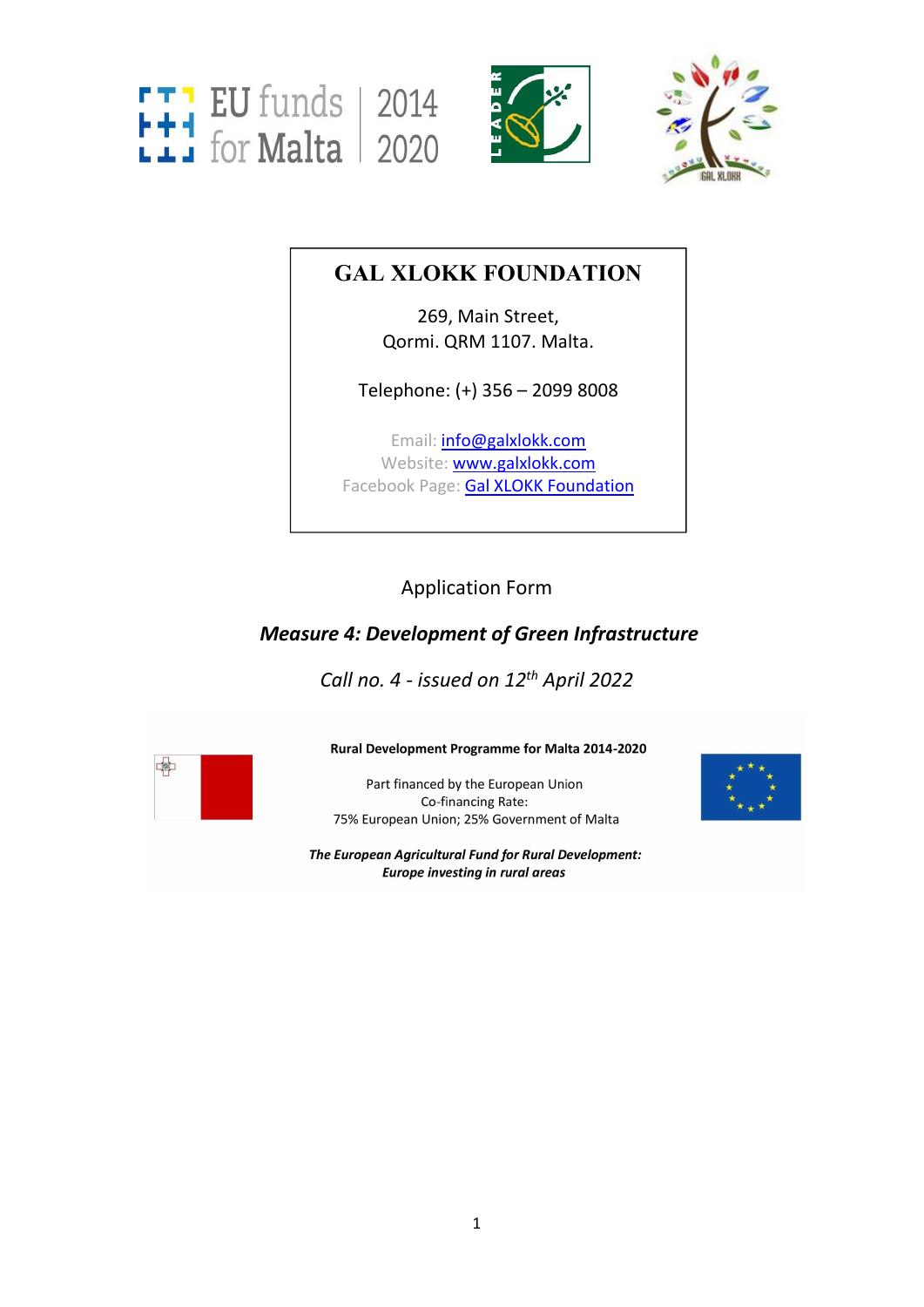Should you have any queries with the compilation of this form kindly contact GXF on info@galxlokk.com or call on 2099 8008.

## **Please read the accompanying 'Guidance Notes for submission of Application for funding under Measure 4 (4 th call) – "Development of Green Infrastructure" before completing the Application Form.**

The information you provide in your Application Form will be used solely to check the eligibility of your project for the approval of the grant. Under no circumstances, will GXF use this information in contravention of the Data Protection Act.

If there is insufficient space to answer any question, please continue on a separate sheet and **attach** to the Application Form.

Applicants are to check that **ALL** necessary supporting documents are submitted together with this form. Reference can be made to the **Check-list in Section 8 of the Application Form**. **ONLY** Application Forms submitted by hand as per the stipulated deadline will be accepted.

In case of any conflicts between this application template, the guidance notes and the text of the Rural Development Programme (RDP) 2014-2020, GAL XLOKK Local Development Strategy and other legislative text, the interpretation given by the relevant legislation will be given the overall priority.

The foundation also reserves the right to request additional information not included in this application form.

*In accordance with the Public Procurement Regulations, expenditure relating to economic operators convicted of a criminal offence are considered ineligible for funding and such expenditure will not be reimbursed by the Paying Agency.*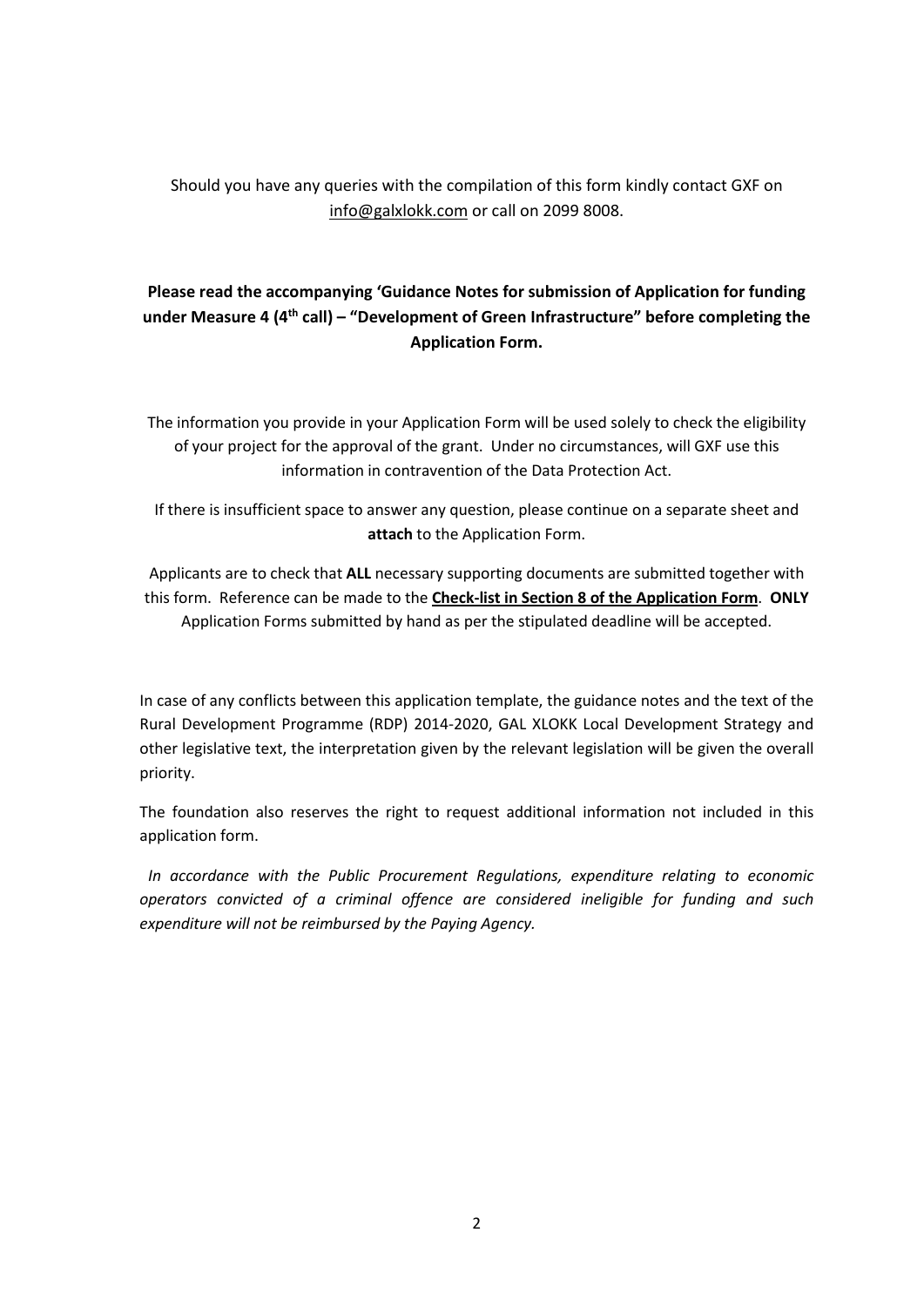|                                                                                                | <b>SECTION 1: APPLICATION SUMMARY</b> |  |
|------------------------------------------------------------------------------------------------|---------------------------------------|--|
| (TO BE FILLED IN BY PROJECT LEADER)                                                            |                                       |  |
| <b>Name of Project Leader:</b>                                                                 |                                       |  |
| <b>Postal Address:</b>                                                                         |                                       |  |
| <b>Brief description of project</b><br>emphasising the element for which<br>funding is sought: |                                       |  |
| <b>Telephone No:</b>                                                                           |                                       |  |
| <b>Mobile No:</b>                                                                              |                                       |  |
| Email:                                                                                         |                                       |  |
| <b>Amount of Funding Sought (excl.</b><br>VAT):                                                | $\boldsymbol{\epsilon}$               |  |
| <b>Amount of Funding Sought (incl.</b><br>VAT) (80%):                                          | $\boldsymbol{\epsilon}$               |  |
| <b>Remaining Funds (20% or more):</b>                                                          | $\pmb{\epsilon}$                      |  |
| <b>Vat Amount (If Any):</b>                                                                    | $\pmb{\epsilon}$                      |  |
| Total Amount (100%):                                                                           | $\pmb{\epsilon}$                      |  |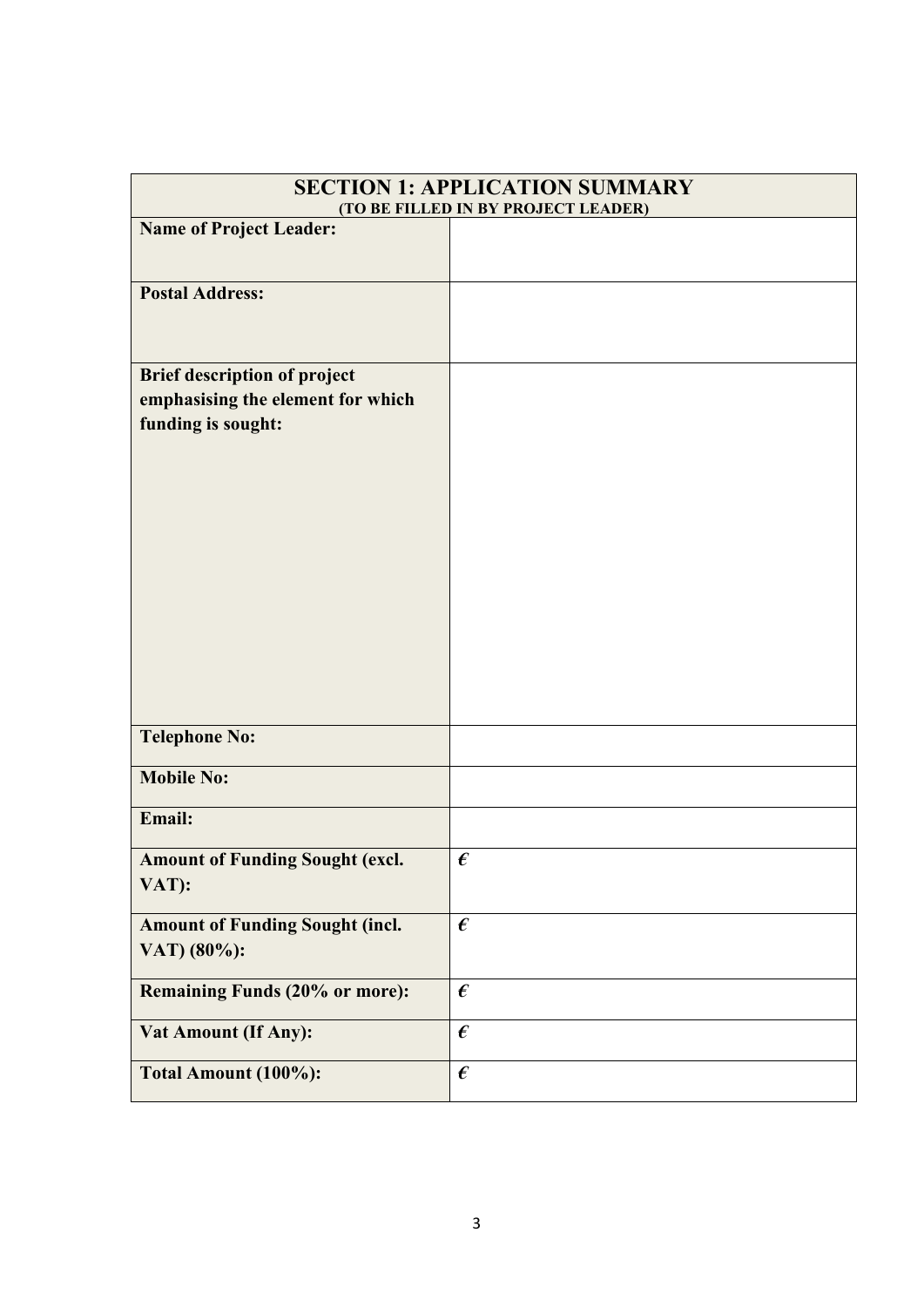| For office use only           |  |
|-------------------------------|--|
| <b>Application Date:</b>      |  |
| Acknowledgement sent:         |  |
| Pre-inspection Date:          |  |
| <b>Evaluation Date:</b>       |  |
| <b>Board Approval Date:</b>   |  |
| <b>Contract Issue Date:</b>   |  |
| <b>Contract Signing Date:</b> |  |
| Signature of GXF              |  |
| officer:                      |  |

| Programme: LEADER PROGRAMME (2014-2020)      |                          |
|----------------------------------------------|--------------------------|
|                                              | Measure: $(4) - (M19.2)$ |
| Funding Approved (Grant Excluding VAT)       |                          |
| VAT Amount (If Any):                         |                          |
| Funding Approved (Grant Including VAT):      |                          |
| Amount that has to be borne by the applicant |                          |
| $(20\% \text{ or more})$ :                   |                          |
| Total Cost of the Project (100%):            |                          |
| <b>GXF</b> Reference number:                 |                          |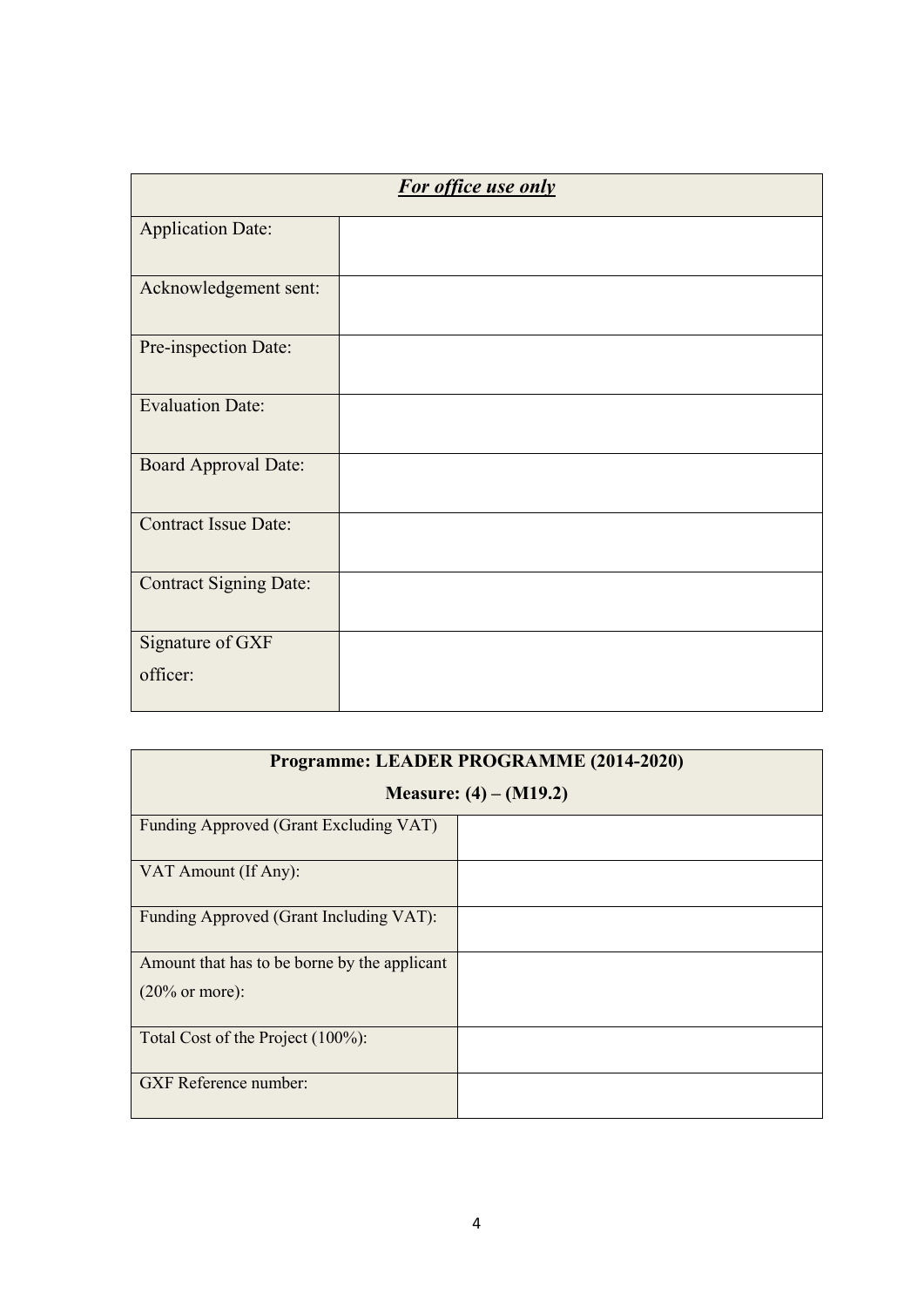|                                                                                          | <b>SECTION 2: GENERAL APPLICANT DETAILS</b>               |
|------------------------------------------------------------------------------------------|-----------------------------------------------------------|
| Name of                                                                                  |                                                           |
|                                                                                          |                                                           |
|                                                                                          |                                                           |
| <b>Tel No:</b>                                                                           |                                                           |
| Email:                                                                                   |                                                           |
| ID NO:                                                                                   |                                                           |
| Mobile no:                                                                               |                                                           |
| <b>Website address:</b>                                                                  |                                                           |
| <b>VAT</b> registration                                                                  |                                                           |
| <b>VO</b> registration                                                                   |                                                           |
| Type of applicant:                                                                       | MARK WITH AN 'X' WHERE APPLICABLE                         |
|                                                                                          |                                                           |
|                                                                                          | Voluntary Organisation                                    |
|                                                                                          | Local Council                                             |
|                                                                                          | Private Schools                                           |
|                                                                                          | State school                                              |
|                                                                                          | Others                                                    |
| <b>Brief Resume</b><br>(such as history,<br>aims and<br>objectives) of the<br>applicant: |                                                           |
|                                                                                          | <b>Applicant:</b><br><b>Postal Address:</b><br>no:<br>no: |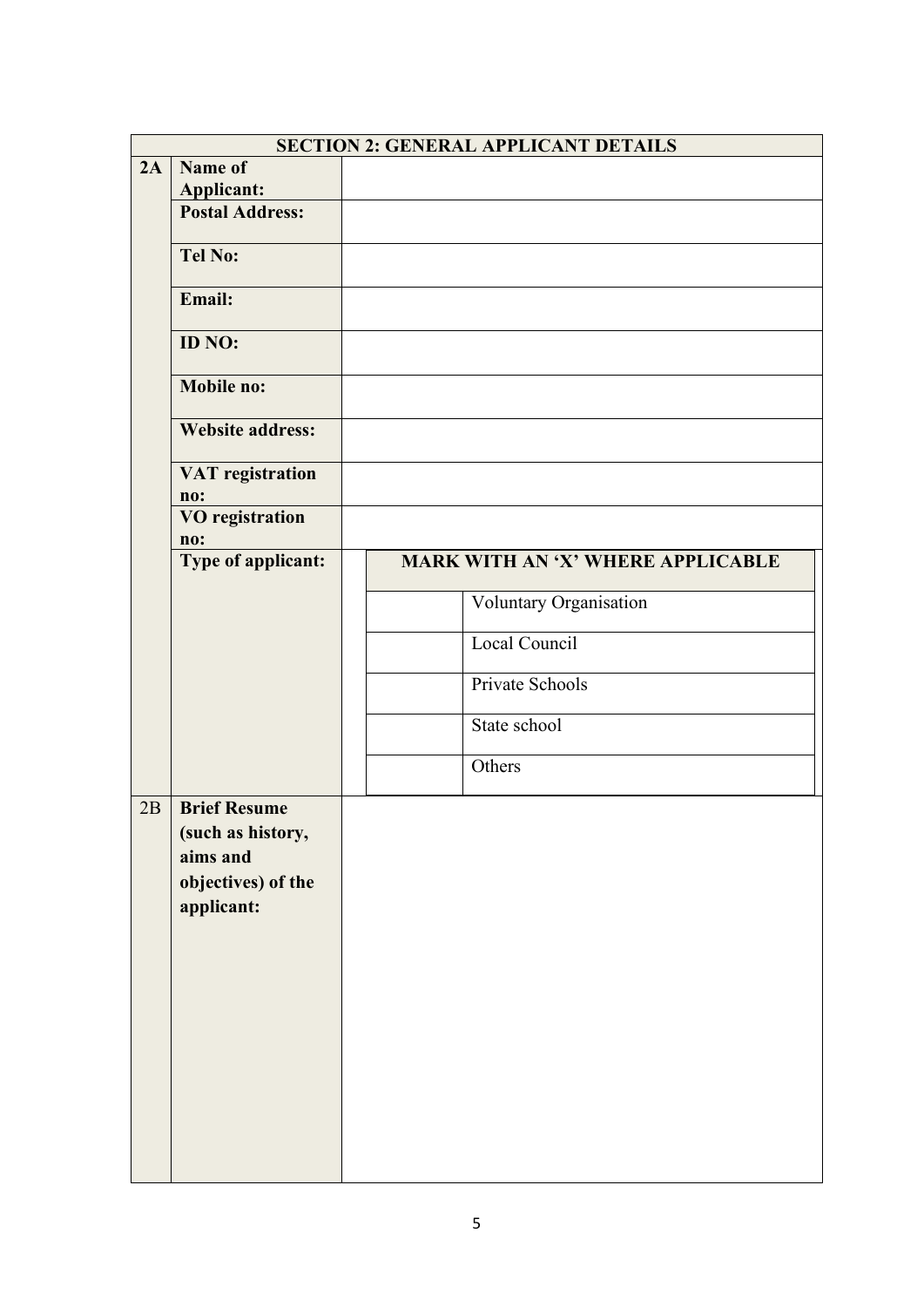## **SECTION 3: DETAILS OF PROJECT PARTNERS**

In the box below, please list only the key partners (if any) that will be contributing directly to the proposed project. Be specific and write within the lines provided below. Add lines if necessary.

| <b>Name of Partner</b> | <b>Address of Partner</b> | Role of partner in the project |
|------------------------|---------------------------|--------------------------------|
|                        |                           |                                |
|                        |                           |                                |
|                        |                           |                                |
|                        |                           |                                |
|                        |                           |                                |
|                        |                           |                                |
|                        |                           |                                |
|                        |                           |                                |
|                        |                           |                                |
|                        |                           |                                |
|                        |                           |                                |
|                        |                           |                                |
|                        |                           |                                |
|                        |                           |                                |
|                        |                           |                                |
|                        |                           |                                |
|                        |                           |                                |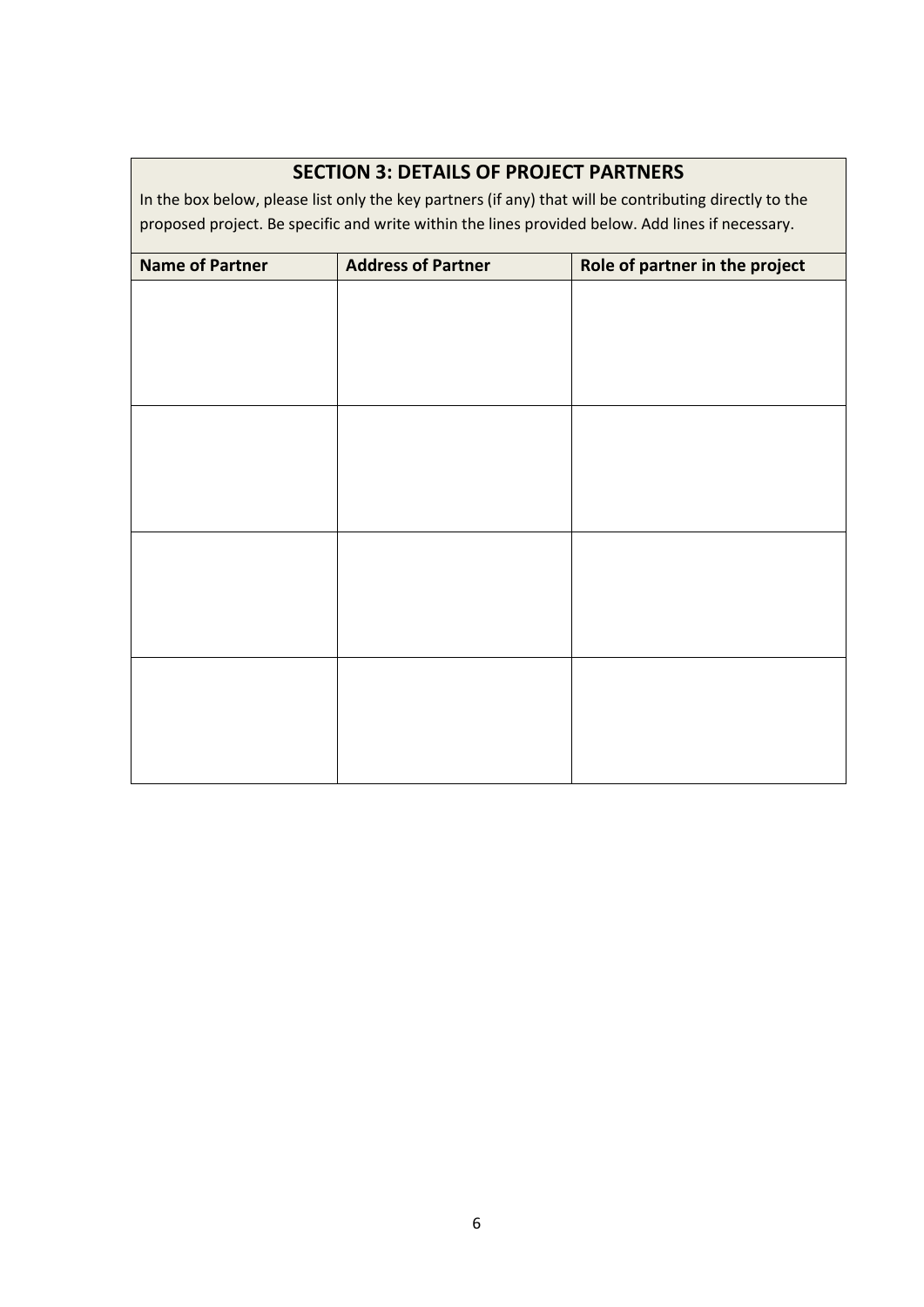| <b>Project Title:</b><br>4a.<br>4b.<br><b>Project Description and Main</b><br><b>Objectives:</b><br>(You should explain what the project<br>is, how the idea came about and why<br>you want to undertake this project.<br>Explain how this project will<br>strengthen the cultural identity and<br>improve the quality of life of people<br>living in your project location.<br>Continue on a separate sheet if<br>necessary or attach a business plan)<br>If you wish LEADER funding to cover<br>the costs of a particular<br>element/phase of the project, you<br>should clear indicate that part here. | <b>SECTION 4: PROPOSED PROJECT DETAILS</b> |  |  |
|-----------------------------------------------------------------------------------------------------------------------------------------------------------------------------------------------------------------------------------------------------------------------------------------------------------------------------------------------------------------------------------------------------------------------------------------------------------------------------------------------------------------------------------------------------------------------------------------------------------|--------------------------------------------|--|--|
|                                                                                                                                                                                                                                                                                                                                                                                                                                                                                                                                                                                                           |                                            |  |  |
|                                                                                                                                                                                                                                                                                                                                                                                                                                                                                                                                                                                                           |                                            |  |  |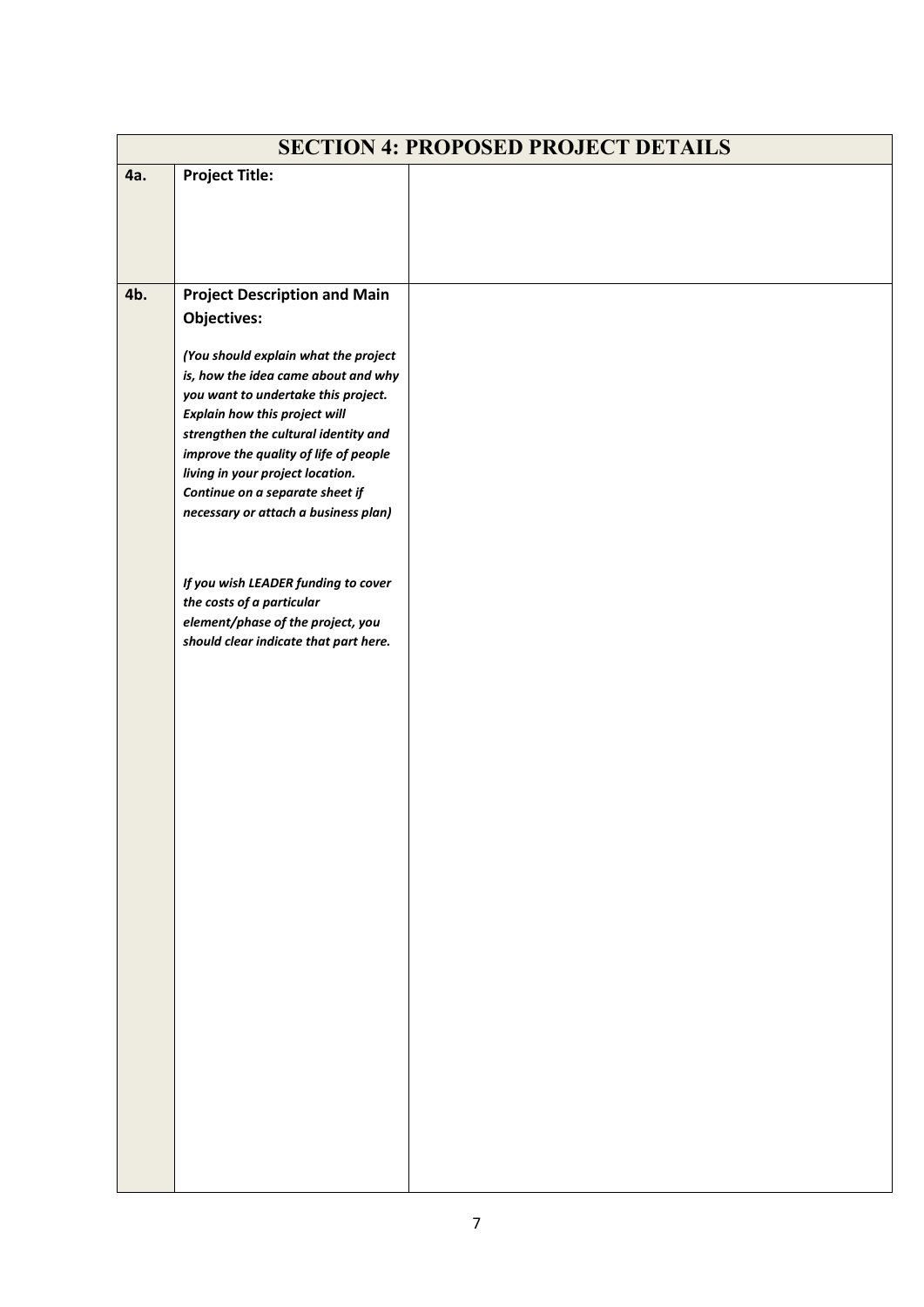| 4c. | <b>Project end Result:</b>                | <b>MARK WITH AN 'X' WHERE APPLICABLE</b>                                                                                                                                                                                             |
|-----|-------------------------------------------|--------------------------------------------------------------------------------------------------------------------------------------------------------------------------------------------------------------------------------------|
|     | (Description of the type of<br>operation) | Construction or<br>improvement of<br>immovable<br>property                                                                                                                                                                           |
|     |                                           | General costs (Ceiling of up to 10% of total costs)                                                                                                                                                                                  |
|     |                                           | Establishing<br>infrastructure/landscape/soil<br>green<br>management plans                                                                                                                                                           |
|     |                                           | Fencing and other works needed to facilitate<br>conservation management, including protection of<br>water and soil                                                                                                                   |
|     |                                           | Restoration costs of ecological<br>habitats and<br>landscapes and features                                                                                                                                                           |
|     |                                           | Propagation material used for structural changes,<br>planting, under-planting, edges and borders, belts<br>etc., and the related plant prevention                                                                                    |
|     |                                           | Costs of materials and/or services, labour used for<br>the above-mentioned investments for improving the<br>environmental or pulbic amenity value of green open<br>areas                                                             |
|     |                                           | The cost of amenities and facilities such as<br>garden/street lighting, light furniture, other fittings<br>and fixtures that are needed for the project, and that<br>respect the environment and landscape quality of the<br>project |
|     |                                           | Removing of invasive trees in a sensible manner                                                                                                                                                                                      |
|     |                                           | Purchasing and planting of native flora species (refer<br>to capping costs identified in guidelines of the<br>measure)                                                                                                               |
|     |                                           | Investment in environmental education, awareness,<br>information and communication initiatives (up to 5%<br>of the total budget)                                                                                                     |
|     |                                           | Others (please specify):                                                                                                                                                                                                             |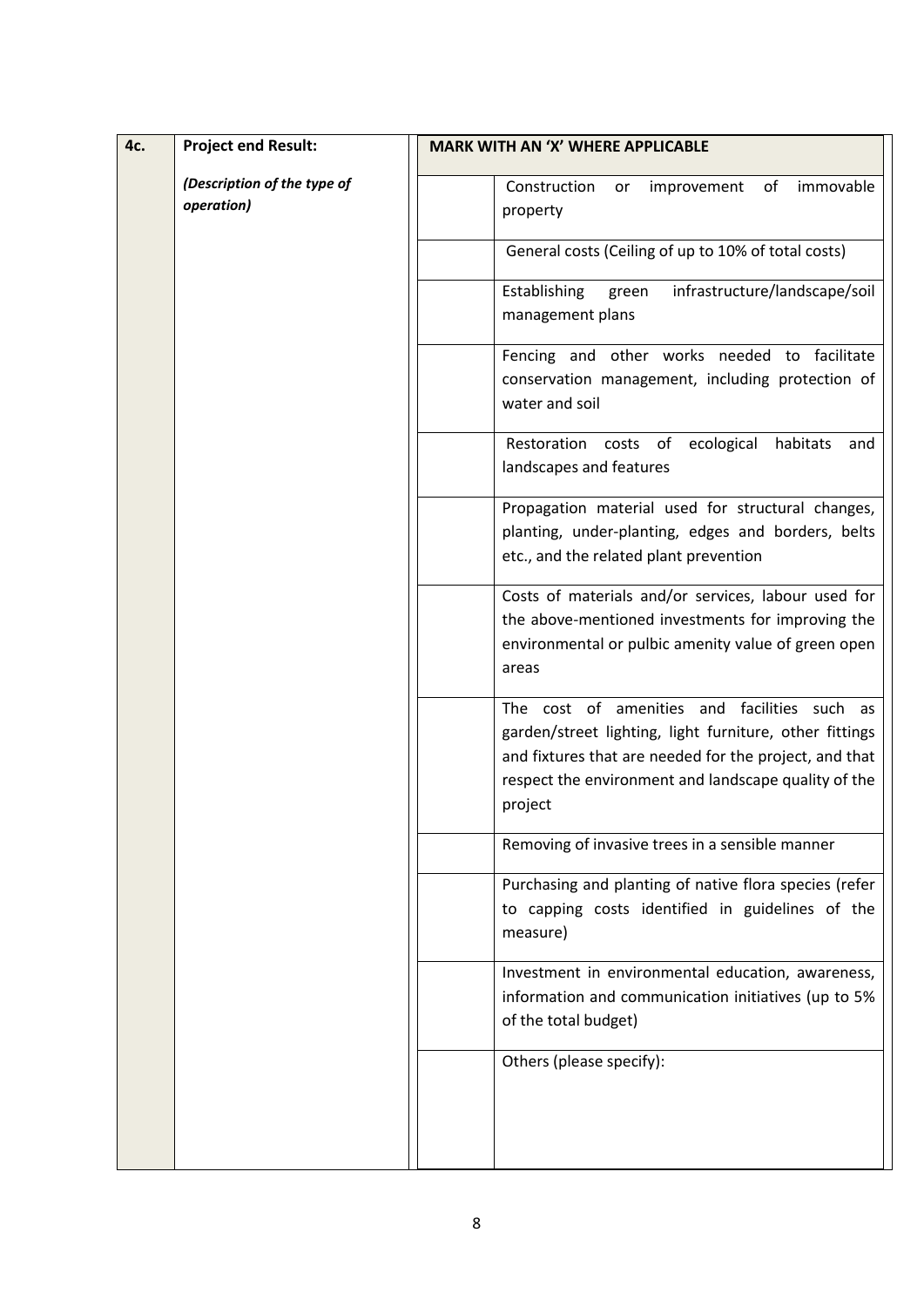| 4d. | Focus areas, cross-cutting          | Project must target at least one or more of the following focus                                                                    |  |
|-----|-------------------------------------|------------------------------------------------------------------------------------------------------------------------------------|--|
|     | objectives and Malta needs          | areas and cross cutting objectives. Please tick the focus areas and                                                                |  |
|     |                                     | cross-cutting objectives targeted by the project.                                                                                  |  |
|     |                                     | $\Box$<br>Focus Area 6B: Promoting social inclusion, poverty<br>reduction and economic development in rural<br>areas.              |  |
|     |                                     | Contribution to Cross-Cutting Objectives (the choice needs to be<br>reflected in the applicant's answers of questions<br>4i to 4n) |  |
|     |                                     | $\Box$<br>Sustainability                                                                                                           |  |
|     |                                     | $\Box$<br>Co-operation                                                                                                             |  |
|     |                                     | $\Box$<br>Innovation                                                                                                               |  |
|     |                                     | Others and the contract of the contract of the contract of the contract of the contract of the contract of the                     |  |
|     |                                     |                                                                                                                                    |  |
| 4e. | <b>Project Location:</b>            |                                                                                                                                    |  |
| 4f. | Do you have a title to the          |                                                                                                                                    |  |
|     | project location?                   | <b>MARK WITH AN 'X' WHERE APPLICABLE</b>                                                                                           |  |
|     |                                     | <b>YES</b>                                                                                                                         |  |
|     |                                     | <b>NO</b>                                                                                                                          |  |
| 4g. | If you have answered YES to         |                                                                                                                                    |  |
|     | the previous question, please       | <b>MARK WITH AN 'X' WHERE APPLICABLE</b>                                                                                           |  |
|     | tick one of the provided<br>options | Ownership                                                                                                                          |  |
|     |                                     | Lease                                                                                                                              |  |
|     |                                     | <b>Guardianship Deed</b>                                                                                                           |  |
|     |                                     | <b>Management Contract</b>                                                                                                         |  |
|     |                                     | Other (please specify)                                                                                                             |  |
|     |                                     | The Agreement/Contract is valid for the following<br>number of years:                                                              |  |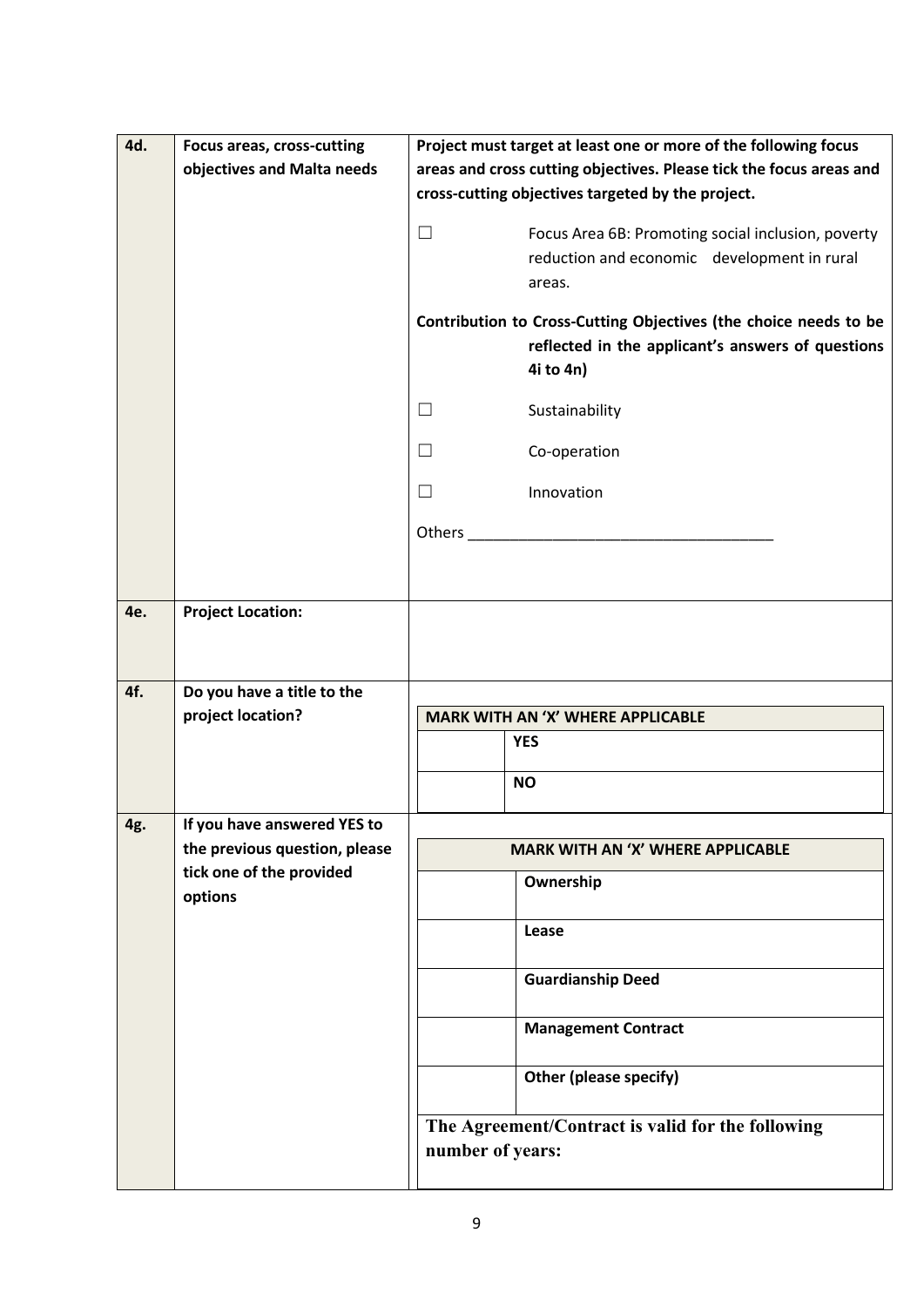| 4h. | If you have answered NO to<br>question 4F, please specify<br>what type of agreement you<br>have on project location | <b>MARK WITH AN 'X' WHERE APPLICABLE</b>                                                                                                                     |
|-----|---------------------------------------------------------------------------------------------------------------------|--------------------------------------------------------------------------------------------------------------------------------------------------------------|
|     |                                                                                                                     | Declaration from owner of property where<br>investments will be kept<br>Declaration from owner of property from where<br>proposed services will be delivered |
|     |                                                                                                                     | The Declaration/Comfort Letter is valid for the<br>following number of years:                                                                                |

| <b>SECTION 5</b><br>(AS PER ARTICLE 27 OF THE GUIDANCE NOTES POINTS WILL BE GIVEN ON THE BASIS OF THE<br><b>BELOW CRITERIA)</b> |                                                                                              |                                               |
|---------------------------------------------------------------------------------------------------------------------------------|----------------------------------------------------------------------------------------------|-----------------------------------------------|
|                                                                                                                                 |                                                                                              | (I) Relevance to the objective of the measure |
| $\overline{A}$                                                                                                                  | Will the proposed project<br>contribute to the<br>conservation of                            | $\Box$ YES<br>$\Box$ NO                       |
|                                                                                                                                 | biodiversity?                                                                                | If yes, please provide details how:           |
|                                                                                                                                 | Here, the type and number<br>of native species to be<br>should<br>planted<br>be<br>mentioned |                                               |
|                                                                                                                                 |                                                                                              |                                               |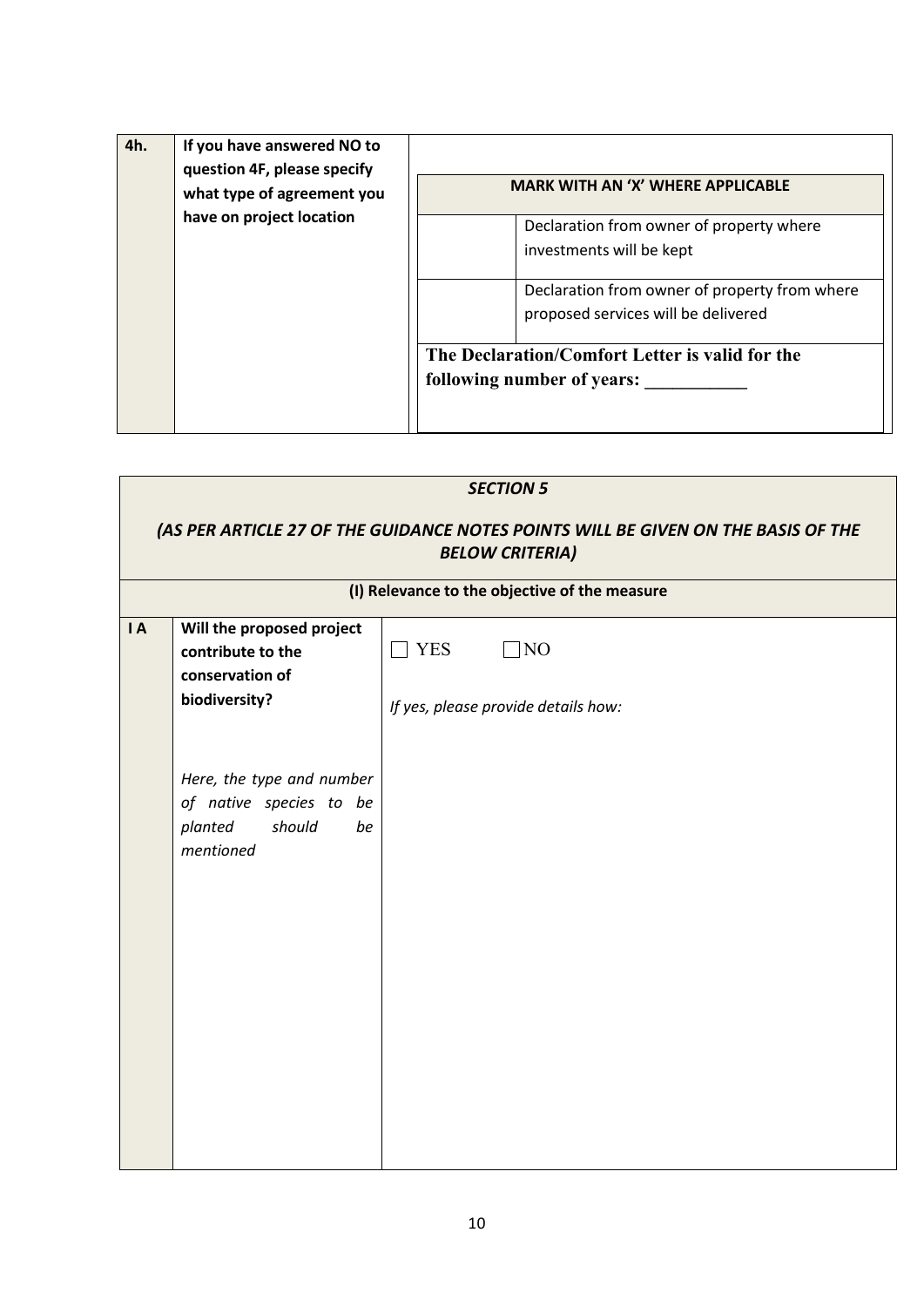| $\mathsf{I}$ B | Will the proposed project<br>contribute to the creation<br>of green carbon sinks and<br>make use of specific<br>species of conservation<br>value? | ]NO<br><b>YES</b><br>$\mathcal{L}$<br>If yes, please provide details how: |
|----------------|---------------------------------------------------------------------------------------------------------------------------------------------------|---------------------------------------------------------------------------|
| IC             | Will the proposed<br>investment contribute to<br>the creation of<br>recreational space for<br>visitors?                                           | $\Box$ NO<br>$\Box$ YES<br>If yes, please provide details how:            |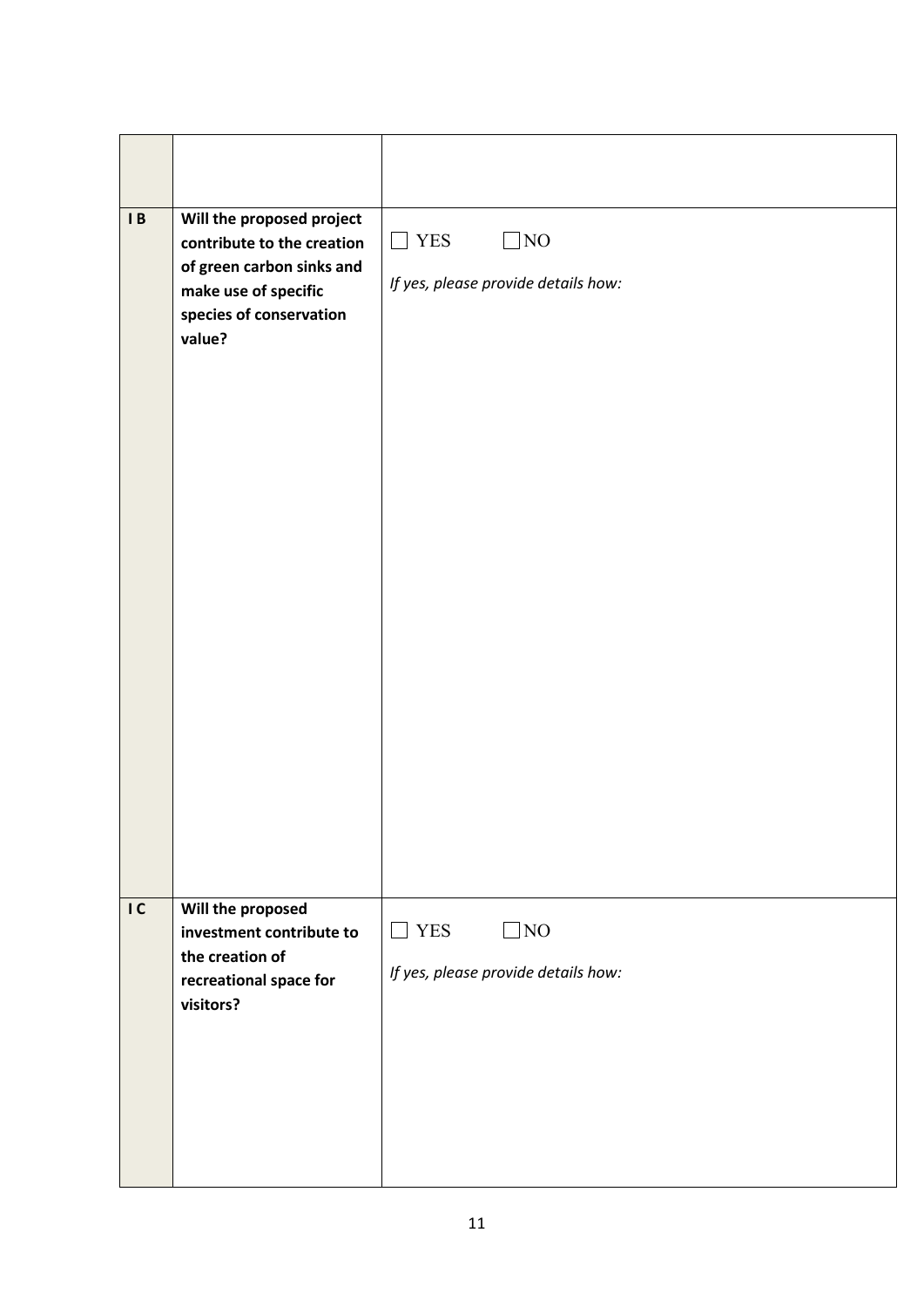|      | (II) Link to the Xlokk Territory                                                                               |                 |  |
|------|----------------------------------------------------------------------------------------------------------------|-----------------|--|
| II A | How does the area<br>proposed for intervention<br>link the natural history of<br>the area?                     | Please Specify: |  |
| II B | How does the area-<br>proposed for intervention<br>links the socio-<br>demographic development<br>of the area? | Please Specify: |  |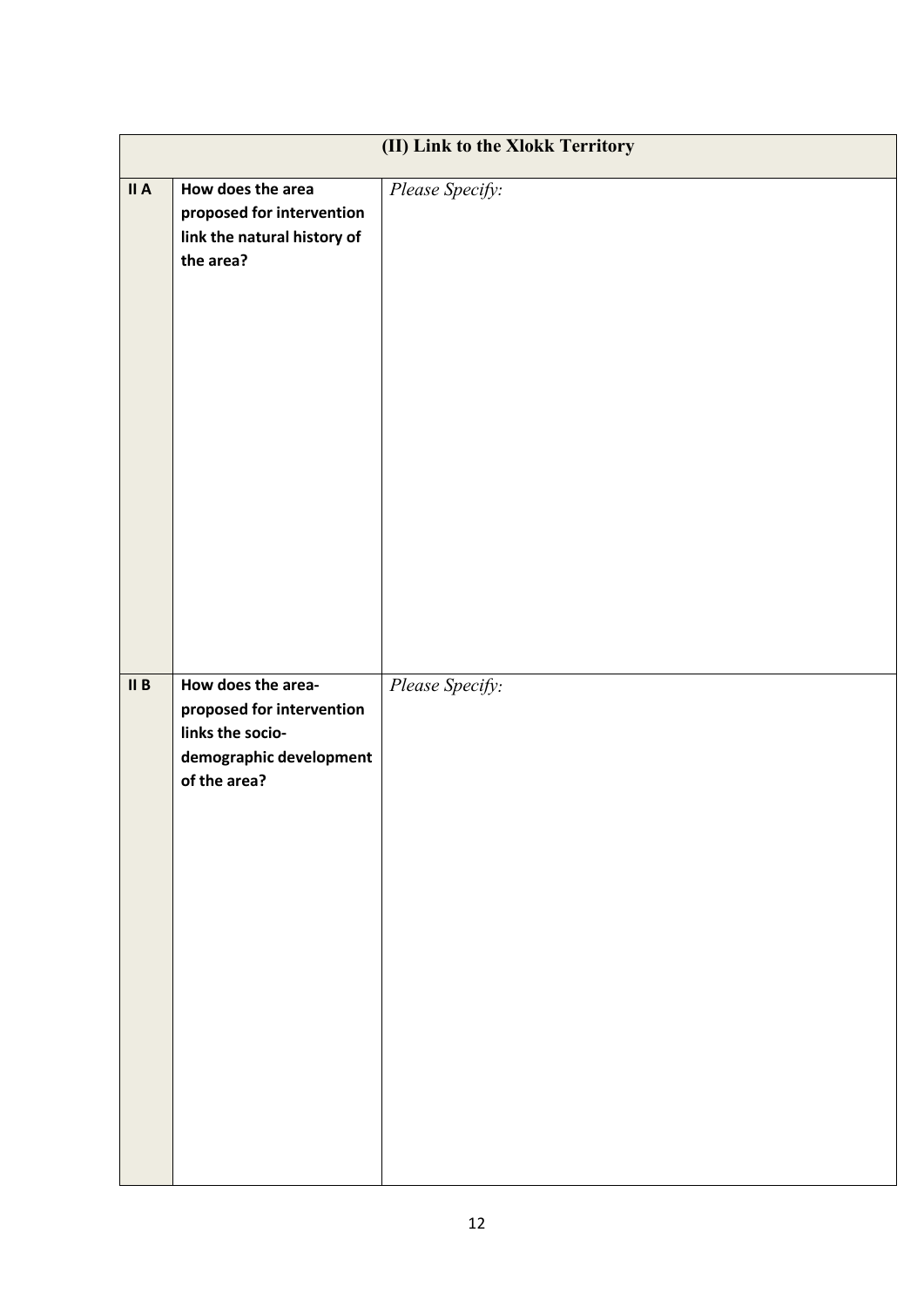| $\mathsf{II}$ C | How does the area<br>proposed for intervention<br>is linked to other sites of<br>ecological value in the<br>same area? | Please Specify:                                                                 |
|-----------------|------------------------------------------------------------------------------------------------------------------------|---------------------------------------------------------------------------------|
|                 |                                                                                                                        | <b>III.</b> Type of Project                                                     |
| III A           | Does the project<br>incorporate the<br>achievement of more than<br>one objective?                                      | $\Box$ YES<br>$\Box$ NO<br>Kindly, choose from the below identified objectives: |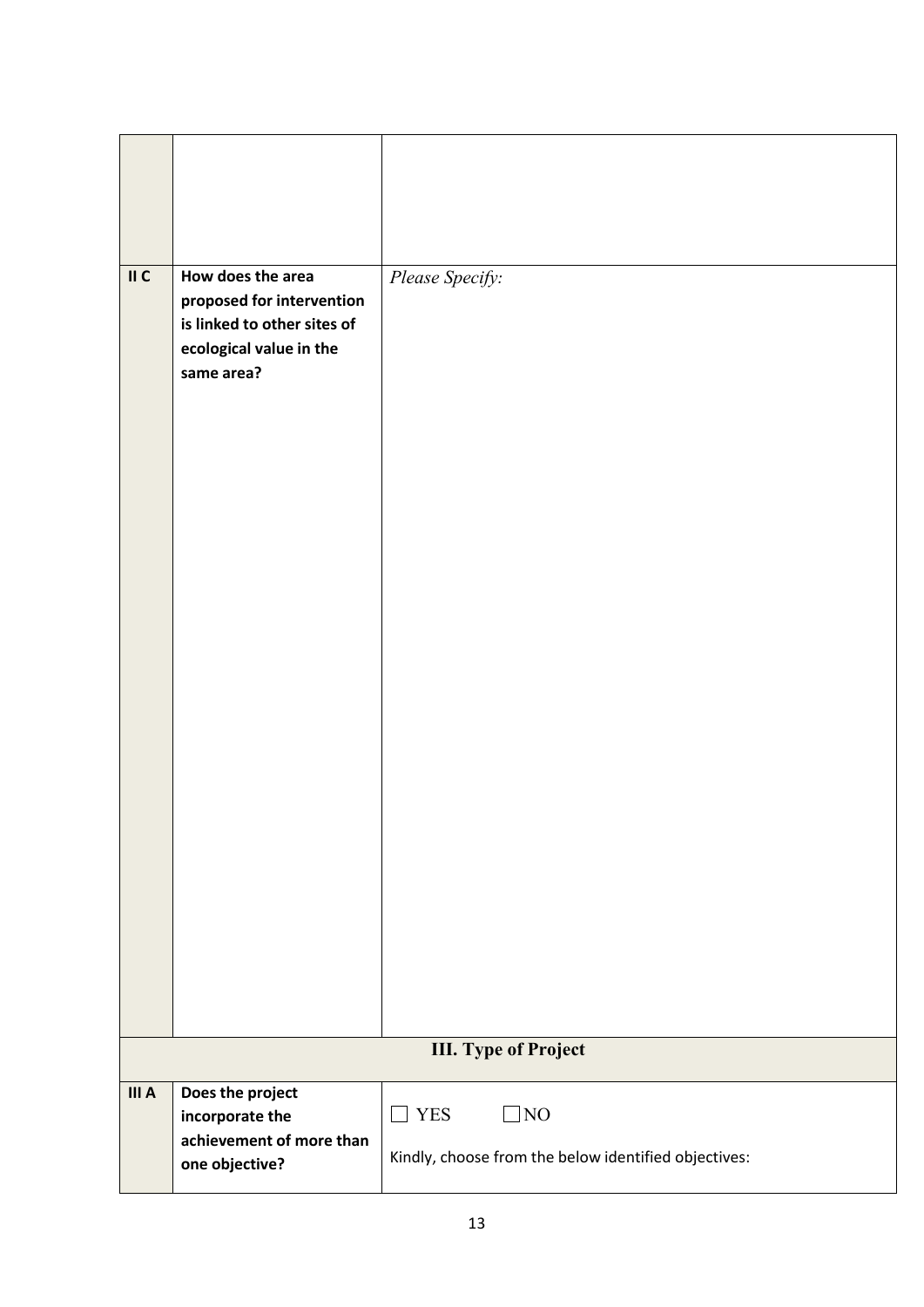|       |                                                      | Cultural exchange                                     |
|-------|------------------------------------------------------|-------------------------------------------------------|
|       |                                                      | Enhancing of life quality                             |
|       |                                                      | $\Box$ Leisure & entertainment                        |
|       |                                                      | Skills building                                       |
|       |                                                      | $\Box$ Others $\Box$                                  |
|       |                                                      | Please provide details for each identified objective: |
|       |                                                      |                                                       |
|       |                                                      |                                                       |
|       |                                                      |                                                       |
|       |                                                      |                                                       |
|       |                                                      |                                                       |
|       |                                                      |                                                       |
| III B | Is the project area-based<br>and targeting more than | <b>YES</b><br>NO                                      |
|       | one element of green                                 |                                                       |
|       |                                                      |                                                       |
|       | infrastructure within the                            | If yes, please provide details:                       |
|       | same area?                                           |                                                       |
|       |                                                      |                                                       |
|       |                                                      |                                                       |
|       |                                                      |                                                       |
|       |                                                      |                                                       |
|       |                                                      |                                                       |
|       |                                                      |                                                       |
|       |                                                      |                                                       |
| III C | Does the project involve a                           |                                                       |
|       | cooperation between<br>more than one local actor?    | <b>YES</b><br>NO<br>L                                 |
|       |                                                      | If yes, please provide details:                       |
|       | (project's involving more                            |                                                       |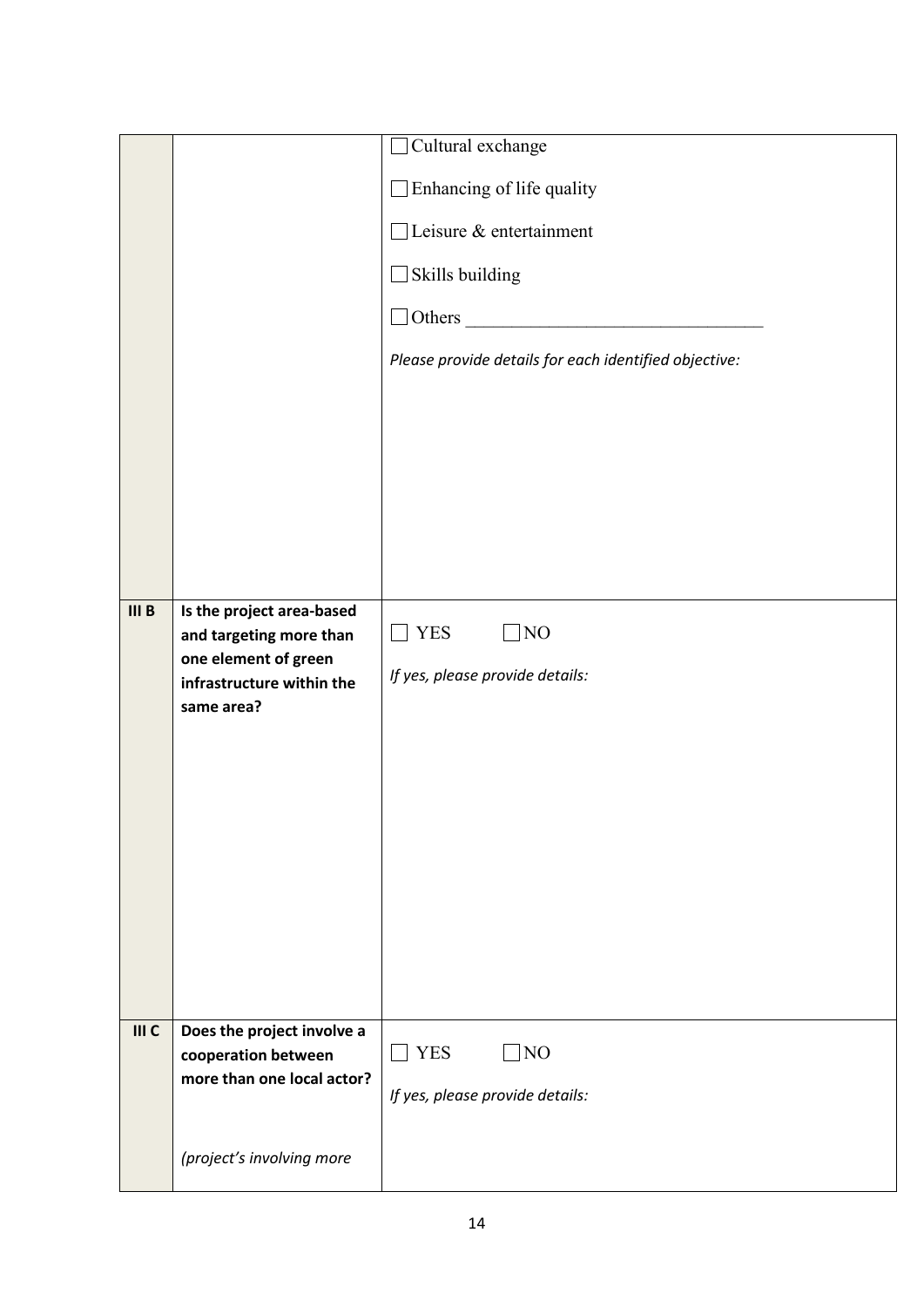|                 | than one partner will be   |                                    |
|-----------------|----------------------------|------------------------------------|
|                 | given extra points as per  |                                    |
|                 | selection criteria points) |                                    |
|                 |                            |                                    |
|                 |                            |                                    |
|                 |                            |                                    |
|                 |                            | IV. Social Impact on the community |
| <b>IVA</b>      | Are the project's          |                                    |
|                 | information and education  |                                    |
|                 | components targeted to     | $\hfill\Box$ YES<br>NO             |
|                 |                            |                                    |
|                 | children?                  |                                    |
|                 |                            | Please Specify:                    |
|                 |                            |                                    |
|                 |                            |                                    |
|                 |                            |                                    |
|                 |                            |                                    |
|                 |                            |                                    |
|                 |                            |                                    |
|                 |                            |                                    |
|                 |                            |                                    |
|                 |                            |                                    |
|                 |                            |                                    |
|                 |                            |                                    |
|                 |                            |                                    |
|                 |                            |                                    |
|                 |                            |                                    |
|                 |                            |                                    |
|                 |                            |                                    |
|                 |                            |                                    |
|                 |                            |                                    |
|                 |                            |                                    |
|                 |                            |                                    |
|                 |                            |                                    |
| IV <sub>B</sub> | Are the project's          |                                    |
|                 | information and education  | <b>YES</b><br>]NO<br>$\Box$        |
|                 | components targeted to     |                                    |
|                 | youths?                    |                                    |
|                 |                            | Please Specify:                    |
|                 |                            |                                    |
|                 |                            |                                    |
|                 |                            |                                    |
|                 |                            |                                    |
|                 |                            |                                    |
|                 |                            |                                    |
|                 |                            |                                    |
|                 |                            |                                    |
|                 |                            |                                    |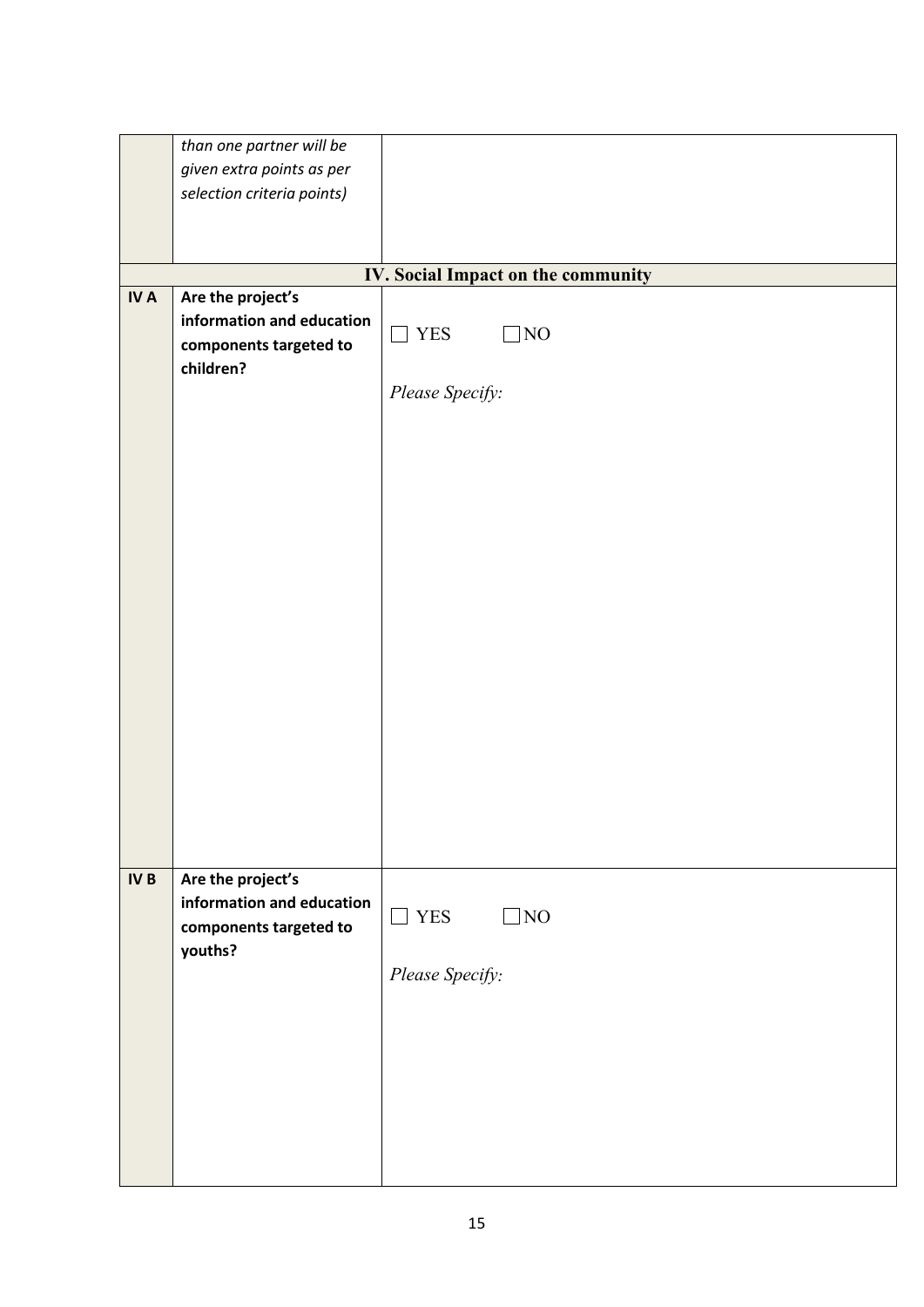| IV <sub>C</sub> | Is the project targeted<br>towards persons from an<br>economically-<br>disadvantaged<br>background/status?    | <b>YES</b><br>$\rm NO$<br>┐<br>Please Specify:                             |
|-----------------|---------------------------------------------------------------------------------------------------------------|----------------------------------------------------------------------------|
|                 |                                                                                                               | V. Preparedness                                                            |
| <b>VA</b>       | Has<br>the<br>necessary<br>consultation<br>with<br>stakeholders<br>and<br>regulatory entities taken<br>place? | <b>YES</b><br>NO]<br>$\mathbf{I}$<br>Please Specify (to include evidence): |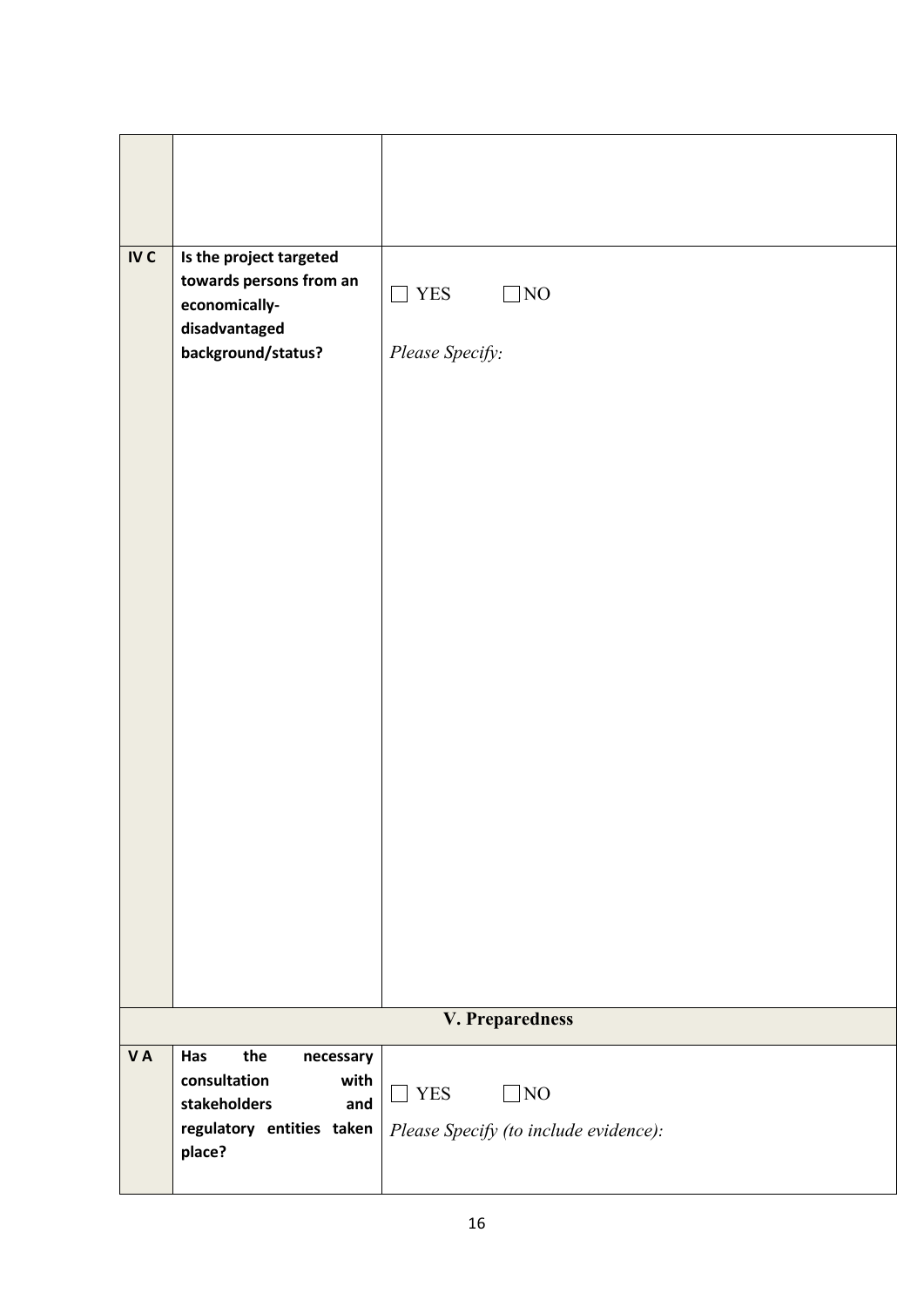| Does the planting of flora<br>species abide with the<br>relevant legislations?<br>(Written approval from ERA on<br>the project needs to<br>be<br>submitted)<br>Are all PA / DNO permits<br>VB<br><b>Development Notification Order (DNO) – if applicable</b><br>and other relevant permits<br>in hand or in the<br><b>YES</b><br>application process?<br>NO<br>(Please indicate clearly with a<br><b>DNO REFERENCE NO:</b><br>clarification letter/email from<br>PA whether the project requires<br>a permit or not. Even if the<br>project is minor and no planning<br>permits are required, please<br>IN APPLICATION PROCESS<br>submit with the application a<br>confirmation from the Planning<br><b>APPLICATION REFERENCE NO:</b><br><b>Authority)</b><br><b>FULL PERMIT</b><br>YES<br><b>NO</b><br>FULL PERMIT REFERENCE NO:<br><b>IN APPLICATION PROCESS</b> |  |  |  |  |  |  |  |  |
|--------------------------------------------------------------------------------------------------------------------------------------------------------------------------------------------------------------------------------------------------------------------------------------------------------------------------------------------------------------------------------------------------------------------------------------------------------------------------------------------------------------------------------------------------------------------------------------------------------------------------------------------------------------------------------------------------------------------------------------------------------------------------------------------------------------------------------------------------------------------|--|--|--|--|--|--|--|--|
|                                                                                                                                                                                                                                                                                                                                                                                                                                                                                                                                                                                                                                                                                                                                                                                                                                                                    |  |  |  |  |  |  |  |  |
|                                                                                                                                                                                                                                                                                                                                                                                                                                                                                                                                                                                                                                                                                                                                                                                                                                                                    |  |  |  |  |  |  |  |  |
|                                                                                                                                                                                                                                                                                                                                                                                                                                                                                                                                                                                                                                                                                                                                                                                                                                                                    |  |  |  |  |  |  |  |  |
|                                                                                                                                                                                                                                                                                                                                                                                                                                                                                                                                                                                                                                                                                                                                                                                                                                                                    |  |  |  |  |  |  |  |  |
|                                                                                                                                                                                                                                                                                                                                                                                                                                                                                                                                                                                                                                                                                                                                                                                                                                                                    |  |  |  |  |  |  |  |  |
|                                                                                                                                                                                                                                                                                                                                                                                                                                                                                                                                                                                                                                                                                                                                                                                                                                                                    |  |  |  |  |  |  |  |  |
|                                                                                                                                                                                                                                                                                                                                                                                                                                                                                                                                                                                                                                                                                                                                                                                                                                                                    |  |  |  |  |  |  |  |  |
|                                                                                                                                                                                                                                                                                                                                                                                                                                                                                                                                                                                                                                                                                                                                                                                                                                                                    |  |  |  |  |  |  |  |  |
|                                                                                                                                                                                                                                                                                                                                                                                                                                                                                                                                                                                                                                                                                                                                                                                                                                                                    |  |  |  |  |  |  |  |  |
|                                                                                                                                                                                                                                                                                                                                                                                                                                                                                                                                                                                                                                                                                                                                                                                                                                                                    |  |  |  |  |  |  |  |  |
|                                                                                                                                                                                                                                                                                                                                                                                                                                                                                                                                                                                                                                                                                                                                                                                                                                                                    |  |  |  |  |  |  |  |  |
|                                                                                                                                                                                                                                                                                                                                                                                                                                                                                                                                                                                                                                                                                                                                                                                                                                                                    |  |  |  |  |  |  |  |  |
|                                                                                                                                                                                                                                                                                                                                                                                                                                                                                                                                                                                                                                                                                                                                                                                                                                                                    |  |  |  |  |  |  |  |  |
|                                                                                                                                                                                                                                                                                                                                                                                                                                                                                                                                                                                                                                                                                                                                                                                                                                                                    |  |  |  |  |  |  |  |  |
|                                                                                                                                                                                                                                                                                                                                                                                                                                                                                                                                                                                                                                                                                                                                                                                                                                                                    |  |  |  |  |  |  |  |  |
|                                                                                                                                                                                                                                                                                                                                                                                                                                                                                                                                                                                                                                                                                                                                                                                                                                                                    |  |  |  |  |  |  |  |  |
|                                                                                                                                                                                                                                                                                                                                                                                                                                                                                                                                                                                                                                                                                                                                                                                                                                                                    |  |  |  |  |  |  |  |  |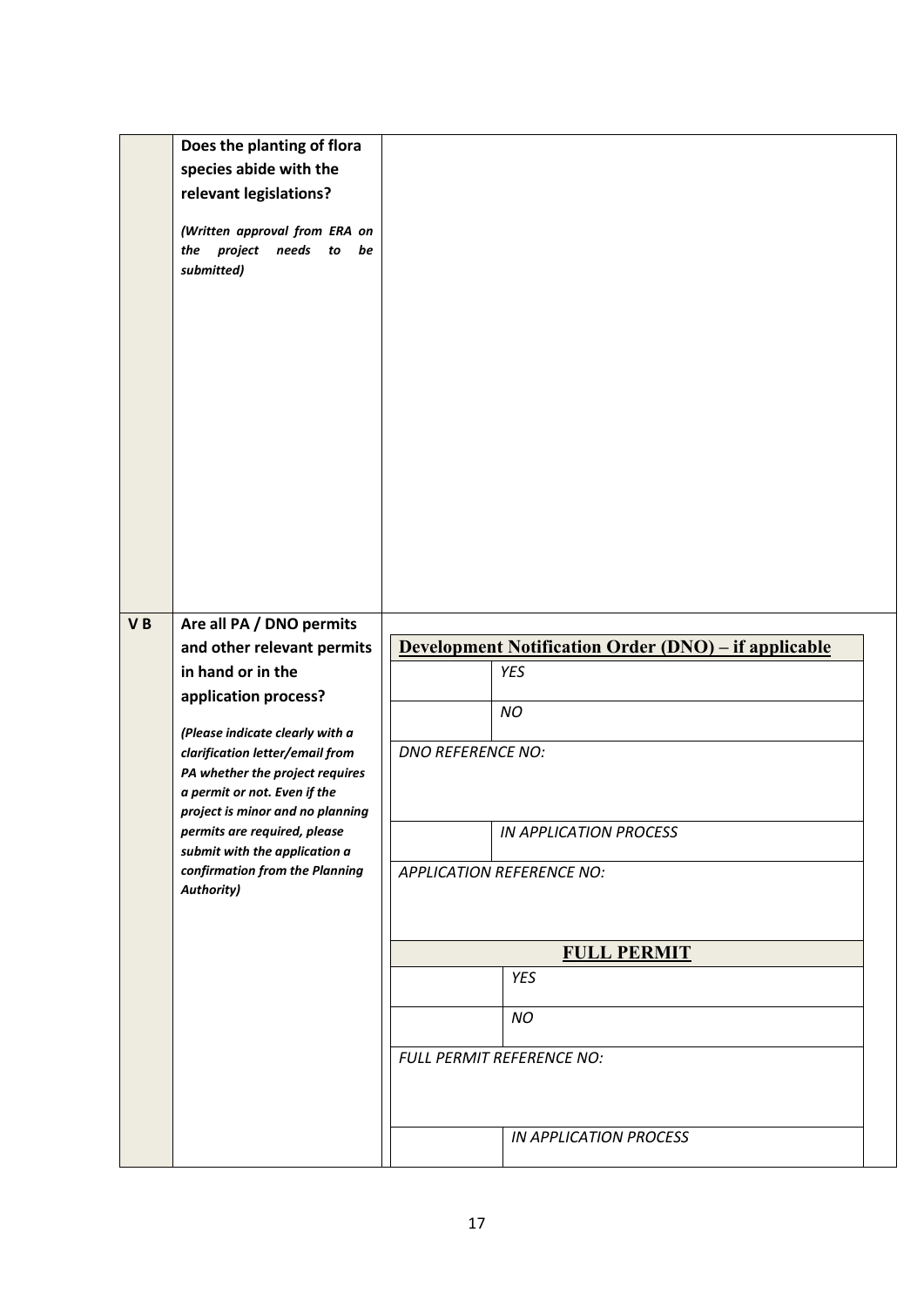|      |                                | <b>APPLICATION REFERENCE NO:</b>  |
|------|--------------------------------|-----------------------------------|
|      |                                |                                   |
|      |                                |                                   |
|      |                                | NOT APPLICABLE                    |
|      |                                |                                   |
|      |                                |                                   |
|      |                                |                                   |
|      |                                |                                   |
|      |                                |                                   |
|      |                                | VI. Sustainability of the Project |
| VI A | Explain how you intend to      | Please provide details:           |
|      | sustain the project            |                                   |
|      | following 5 years after the    |                                   |
|      | last payment                   |                                   |
|      | (Please include an             |                                   |
|      | attachment with the            |                                   |
|      | application including          |                                   |
|      | Operational Costs such as:     |                                   |
|      | Maintenance, operations        |                                   |
|      | $etc$ )                        |                                   |
|      |                                |                                   |
|      |                                |                                   |
|      |                                |                                   |
|      |                                |                                   |
|      |                                |                                   |
|      |                                |                                   |
|      |                                |                                   |
|      |                                |                                   |
|      |                                |                                   |
|      |                                |                                   |
|      |                                |                                   |
|      |                                |                                   |
| VI B | <b>Explain how the project</b> | Please provide details:           |
|      | sustains the environment       |                                   |
|      | and the climate                |                                   |
|      |                                |                                   |
|      |                                |                                   |
|      | (Please include a Method       |                                   |
|      |                                |                                   |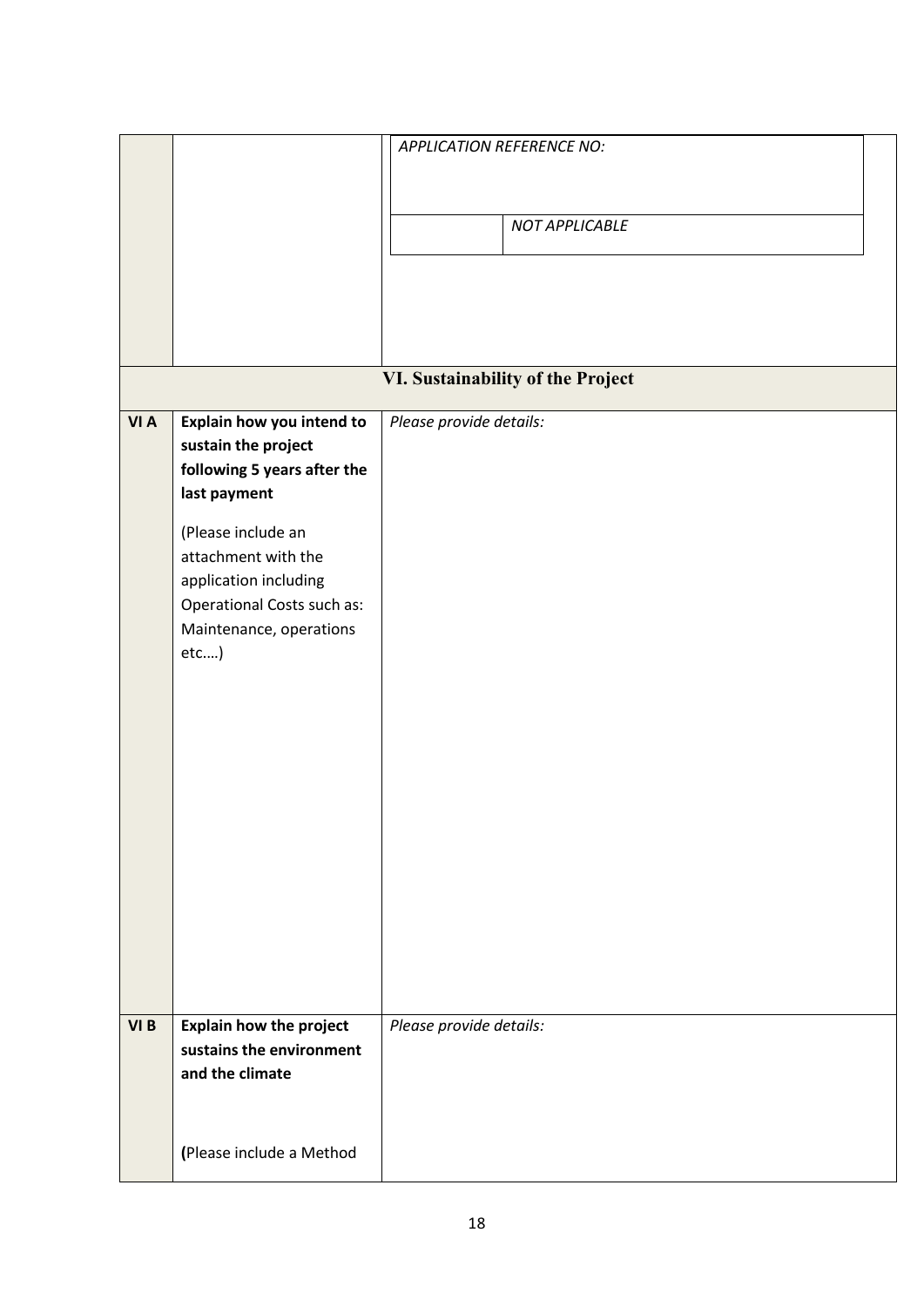|      | statement which comprises<br>i) a list of native species<br>typical of the ecosystem in<br>the area, ii) a planting<br>scheme and iii) a<br>maintenance plan. |                         |
|------|---------------------------------------------------------------------------------------------------------------------------------------------------------------|-------------------------|
| VI C | <b>Explain how the</b><br>investment supports the<br>policies related to gender<br>equality and non-<br>discrimination                                        | Please provide details: |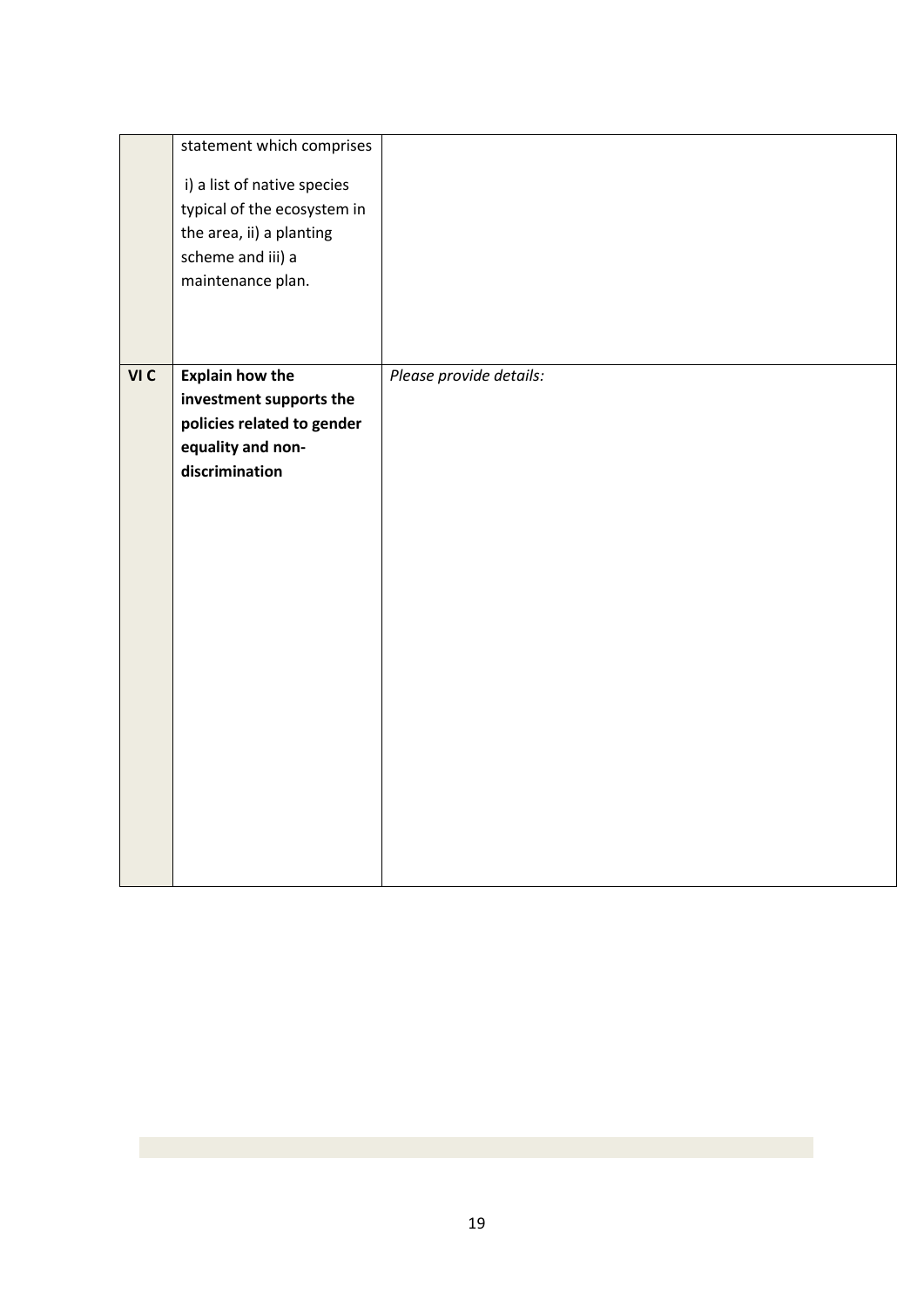|     | <b>SECTION 6: FUNDING DETAILS</b>                                                                                            |  |  |  |  |  |  |
|-----|------------------------------------------------------------------------------------------------------------------------------|--|--|--|--|--|--|
| 6A. | Please provide information on the corresponding match funding. The applicant must                                            |  |  |  |  |  |  |
|     | indicate how it will provide the share of co-financing which amounts to 20% of the total                                     |  |  |  |  |  |  |
|     | eligible cost of the proposed investment. Please tick where applicable.                                                      |  |  |  |  |  |  |
|     | <b>MARK WITH AN 'X' WHERE APPLICABLE</b>                                                                                     |  |  |  |  |  |  |
|     | Match funding from own financial resources (Please provide adequate                                                          |  |  |  |  |  |  |
|     | evidence to support the statement i.e. declaration from a certified                                                          |  |  |  |  |  |  |
|     | accountant or auditor confirming that the applicant can match the funding                                                    |  |  |  |  |  |  |
|     | required from own financial resources);                                                                                      |  |  |  |  |  |  |
|     | Match funding from Bank Loan (please provide a letter from a commercial<br>bank confirming availability of credit facility). |  |  |  |  |  |  |
|     | In the case of a Bank Loan, please specify:                                                                                  |  |  |  |  |  |  |
|     |                                                                                                                              |  |  |  |  |  |  |
|     | <b>Name of Bank:</b>                                                                                                         |  |  |  |  |  |  |
|     | <b>Branch:</b>                                                                                                               |  |  |  |  |  |  |
|     |                                                                                                                              |  |  |  |  |  |  |
|     | <b>Contact Person:</b>                                                                                                       |  |  |  |  |  |  |
|     | <b>Telephone Number:</b>                                                                                                     |  |  |  |  |  |  |
|     | Have you sought/received grant aid from other sources in respect of this project?                                            |  |  |  |  |  |  |
|     | <b>MARK WITH AN 'X' WHERE APPLICABLE</b>                                                                                     |  |  |  |  |  |  |
|     | <b>YES</b>                                                                                                                   |  |  |  |  |  |  |
|     | <b>NO</b>                                                                                                                    |  |  |  |  |  |  |
|     |                                                                                                                              |  |  |  |  |  |  |
|     | If yes, please provide details:                                                                                              |  |  |  |  |  |  |
|     |                                                                                                                              |  |  |  |  |  |  |
|     |                                                                                                                              |  |  |  |  |  |  |
|     | Have you ever incurred a Penalty applied under any EU Funding Scheme?                                                        |  |  |  |  |  |  |
| 6C. | (Please note that this does not disqualify you from applying for RDP Funding)                                                |  |  |  |  |  |  |
|     |                                                                                                                              |  |  |  |  |  |  |
|     | <b>MARK WITH AN 'X' WHERE APPLICABLE</b>                                                                                     |  |  |  |  |  |  |
|     | <b>YES</b>                                                                                                                   |  |  |  |  |  |  |
|     | <b>NO</b>                                                                                                                    |  |  |  |  |  |  |
|     |                                                                                                                              |  |  |  |  |  |  |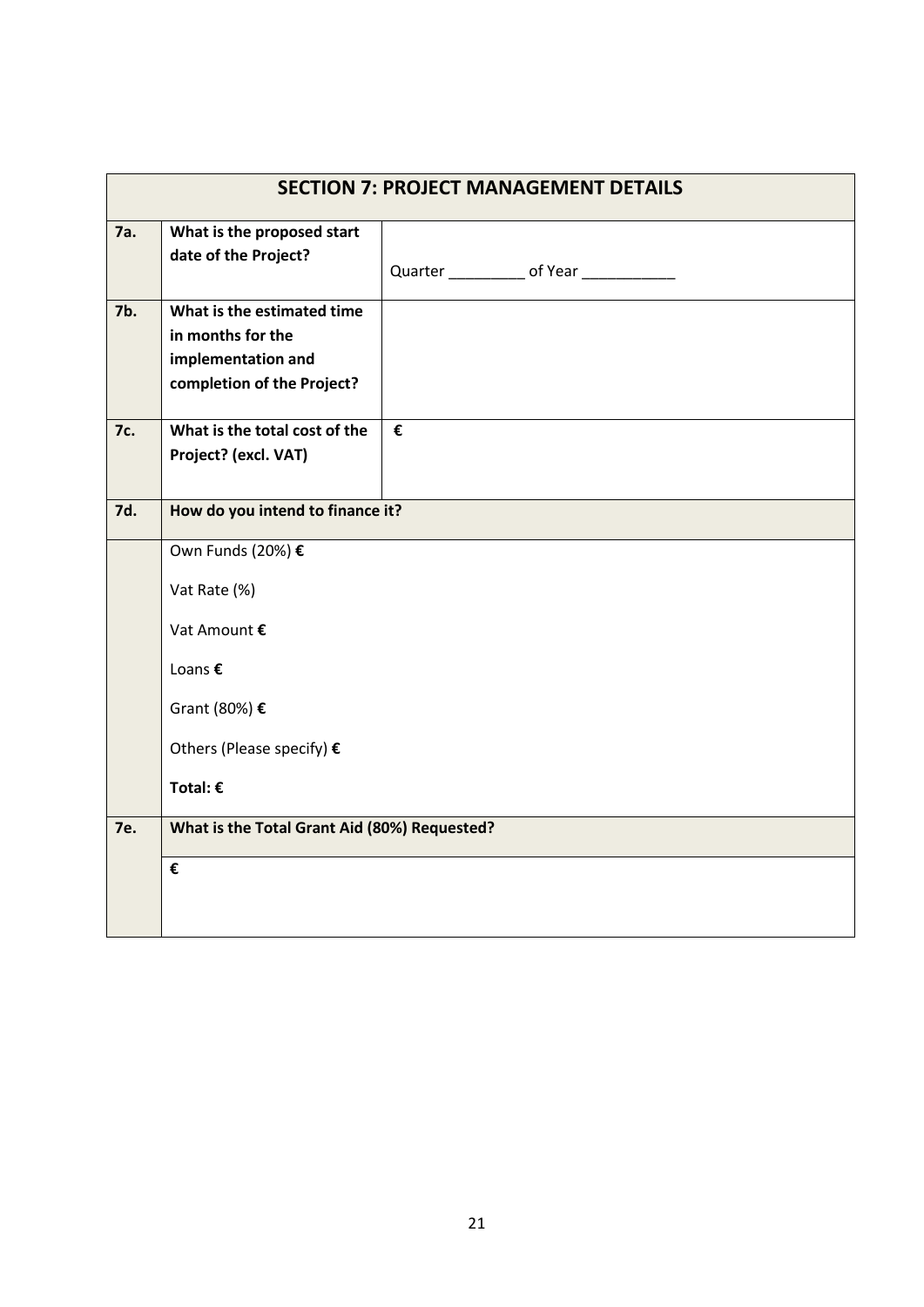| Column 1                                                                                                                           | Column <sub>2</sub><br><b>Chosen</b>                        | Column<br>3                     | Column<br>$\overline{\bf{4}}$      | Column 5<br><b>Final Cost</b> | Column $61$                                                    | Column $7^2$                                                      |
|------------------------------------------------------------------------------------------------------------------------------------|-------------------------------------------------------------|---------------------------------|------------------------------------|-------------------------------|----------------------------------------------------------------|-------------------------------------------------------------------|
| In this column please<br>specify the investment<br>component relative to the<br>type of investment                                 | Quotations/<br><b>Bill of</b><br><b>Quantities</b><br>(BOQ) | Value<br>excluding<br>VAT $(6)$ | <b>VAT</b><br>Amount<br>$\epsilon$ | including<br>VAT $(f)$        | Applicant's<br>Contribution<br>(20%)<br>excluding<br>VAT $(6)$ | Applicant's<br>Contribution<br>$(20\%)$<br>including<br>VAT $(f)$ |
| <b>Construction or improvement</b><br>of immovable property                                                                        |                                                             |                                 |                                    |                               |                                                                |                                                                   |
| <b>Establishing green</b><br>infrastructure/landscape/soil<br>management plans                                                     |                                                             |                                 |                                    |                               |                                                                |                                                                   |
| <b>Fencing and other works</b><br>needed to facilitate<br>conservation management                                                  |                                                             |                                 |                                    |                               |                                                                |                                                                   |
| General costs such as<br>architects, engineers and<br>consultants - (maximum<br>capping of 10% applies)                            |                                                             |                                 |                                    |                               |                                                                |                                                                   |
| <b>Restoration costs of ecological</b><br>habitats and landscapes and<br>features                                                  |                                                             |                                 |                                    |                               |                                                                |                                                                   |
| <b>Propagation material used for</b><br>structural changes, planting,<br>under-planting, edges and<br>borders, belts etc.          |                                                             |                                 |                                    |                               |                                                                |                                                                   |
| Costs of materials and/or<br>services, labour used for the<br>above-mentioned investments                                          |                                                             |                                 |                                    |                               |                                                                |                                                                   |
| Removing (cutting of trees) in<br>a sensible manner                                                                                |                                                             |                                 |                                    |                               |                                                                |                                                                   |
| <b>Purchasing &amp; planting of</b><br>native flora species (refer to<br>capping costs identified in<br>guidelines of the measure) |                                                             |                                 |                                    |                               |                                                                |                                                                   |
| <b>Fixtures &amp; Fittings</b><br>complementing the project                                                                        |                                                             |                                 |                                    |                               |                                                                |                                                                   |

<span id="page-21-0"></span>**<sup>1</sup> The applicant must co-finance 20% of the eligible cost of the proposed investment.**

<span id="page-21-1"></span><sup>&</sup>lt;sup>2</sup> The applicant must co-finance 20% of the eligible cost of the proposed investment. In this column the applicant must indicate **his/her contribution plus the VAT component that must be paid bythe applicant unless this is unrecoverable.**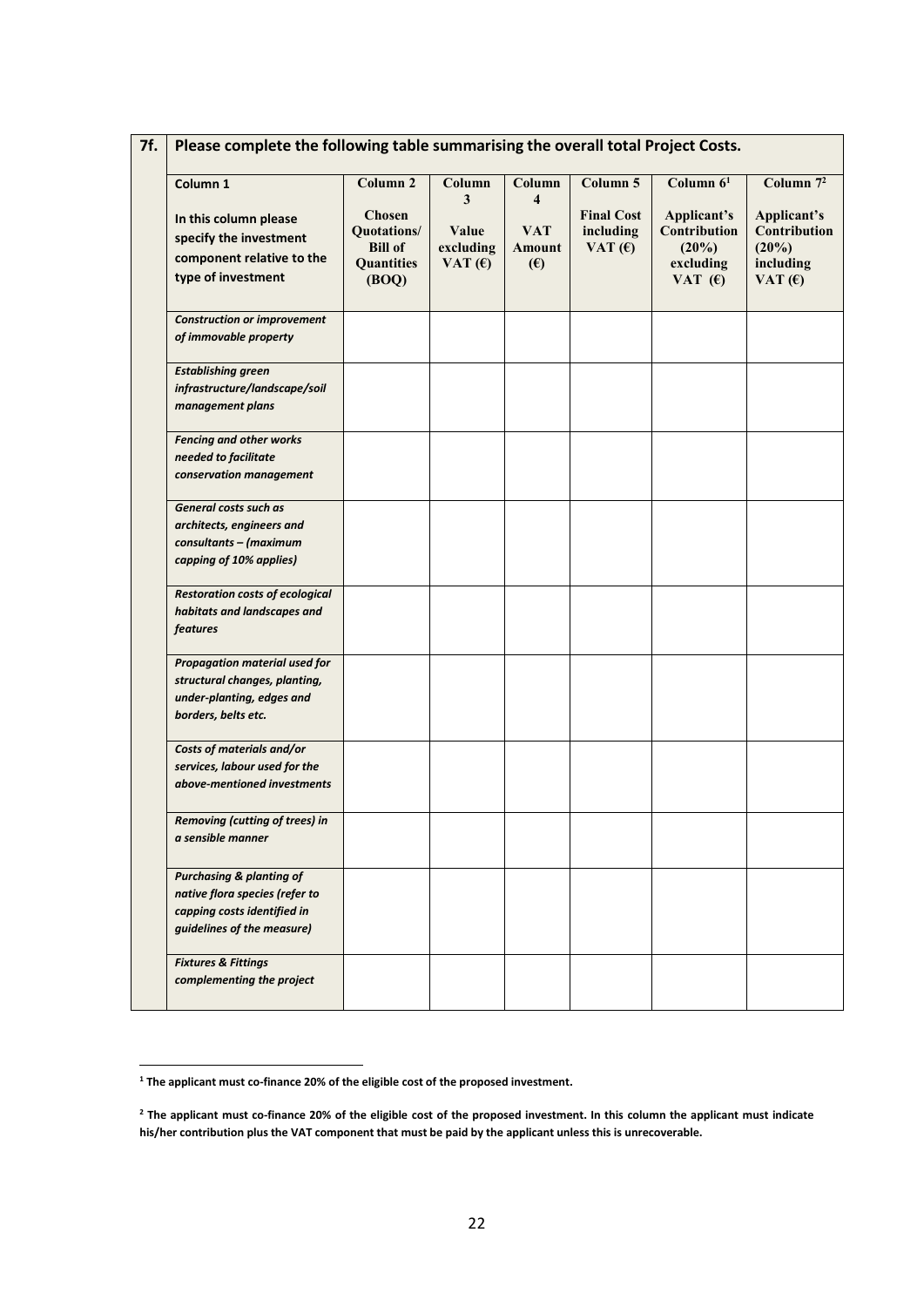| Investment in environmental  |  |  |  |
|------------------------------|--|--|--|
| educational, awareness,      |  |  |  |
| information and              |  |  |  |
| communication initiatives    |  |  |  |
| (maximum capping of 5%       |  |  |  |
| applies)                     |  |  |  |
| Other Costs - Please specify |  |  |  |
| <b>TOTAL cost of the</b>     |  |  |  |
| component investment:        |  |  |  |
|                              |  |  |  |
|                              |  |  |  |
|                              |  |  |  |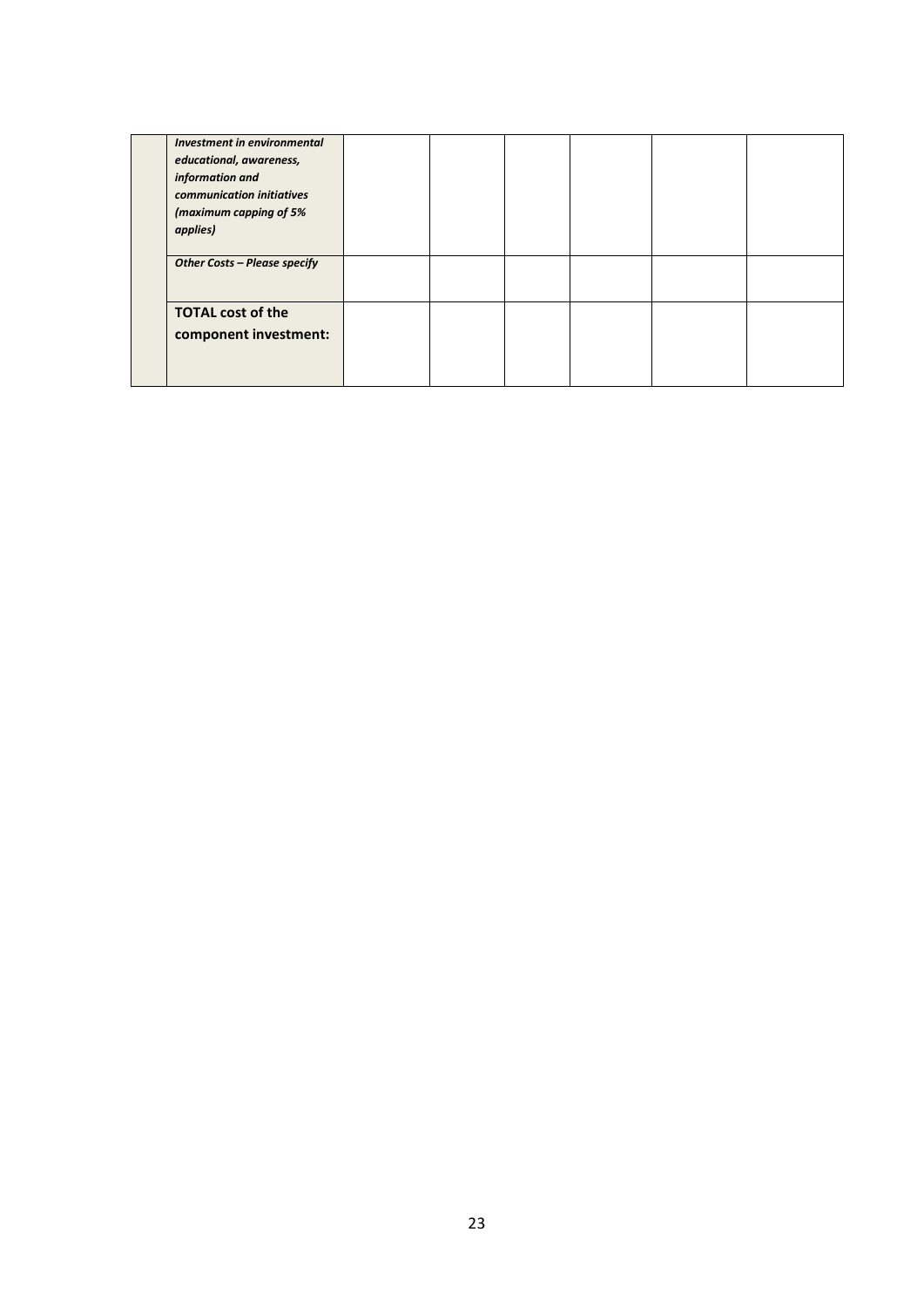#### **7G. State the expected time-frames each individual line item (investment) will be procured and disbursed (APPLICABLE FOR VOLUNTARY ORGANISATIONS AND NATURAL PERSONS)**

| <b>Description of line</b><br>item | Quotation<br>number/<br>Architect's<br><b>Estimate</b> | Indicative<br>Procurement<br>Date (Year<br>and Month)<br>(When the<br>line items will<br>be procured) | Indicative<br><b>Disbursement</b><br>Date/s (Year<br>and Month)<br>(When claims<br>will be<br>submitted to<br>ARPA) | <b>Value Excluding</b><br><b>VAT</b><br>$(\boldsymbol{\varepsilon})$ | <b>VAT</b><br>Amount<br>and Rates<br>$(\boldsymbol{\epsilon})$<br>(%) | <b>Total Amount</b><br>(Including VAT)<br>$(\boldsymbol{\epsilon})$ |
|------------------------------------|--------------------------------------------------------|-------------------------------------------------------------------------------------------------------|---------------------------------------------------------------------------------------------------------------------|----------------------------------------------------------------------|-----------------------------------------------------------------------|---------------------------------------------------------------------|
|                                    |                                                        |                                                                                                       |                                                                                                                     |                                                                      |                                                                       |                                                                     |
|                                    |                                                        |                                                                                                       |                                                                                                                     |                                                                      |                                                                       |                                                                     |
|                                    |                                                        |                                                                                                       |                                                                                                                     |                                                                      |                                                                       |                                                                     |
|                                    |                                                        |                                                                                                       |                                                                                                                     |                                                                      |                                                                       |                                                                     |
|                                    |                                                        |                                                                                                       |                                                                                                                     |                                                                      |                                                                       |                                                                     |
|                                    |                                                        |                                                                                                       |                                                                                                                     |                                                                      |                                                                       |                                                                     |
|                                    |                                                        |                                                                                                       |                                                                                                                     |                                                                      |                                                                       |                                                                     |
| <b>TOTAL</b>                       |                                                        |                                                                                                       |                                                                                                                     |                                                                      |                                                                       |                                                                     |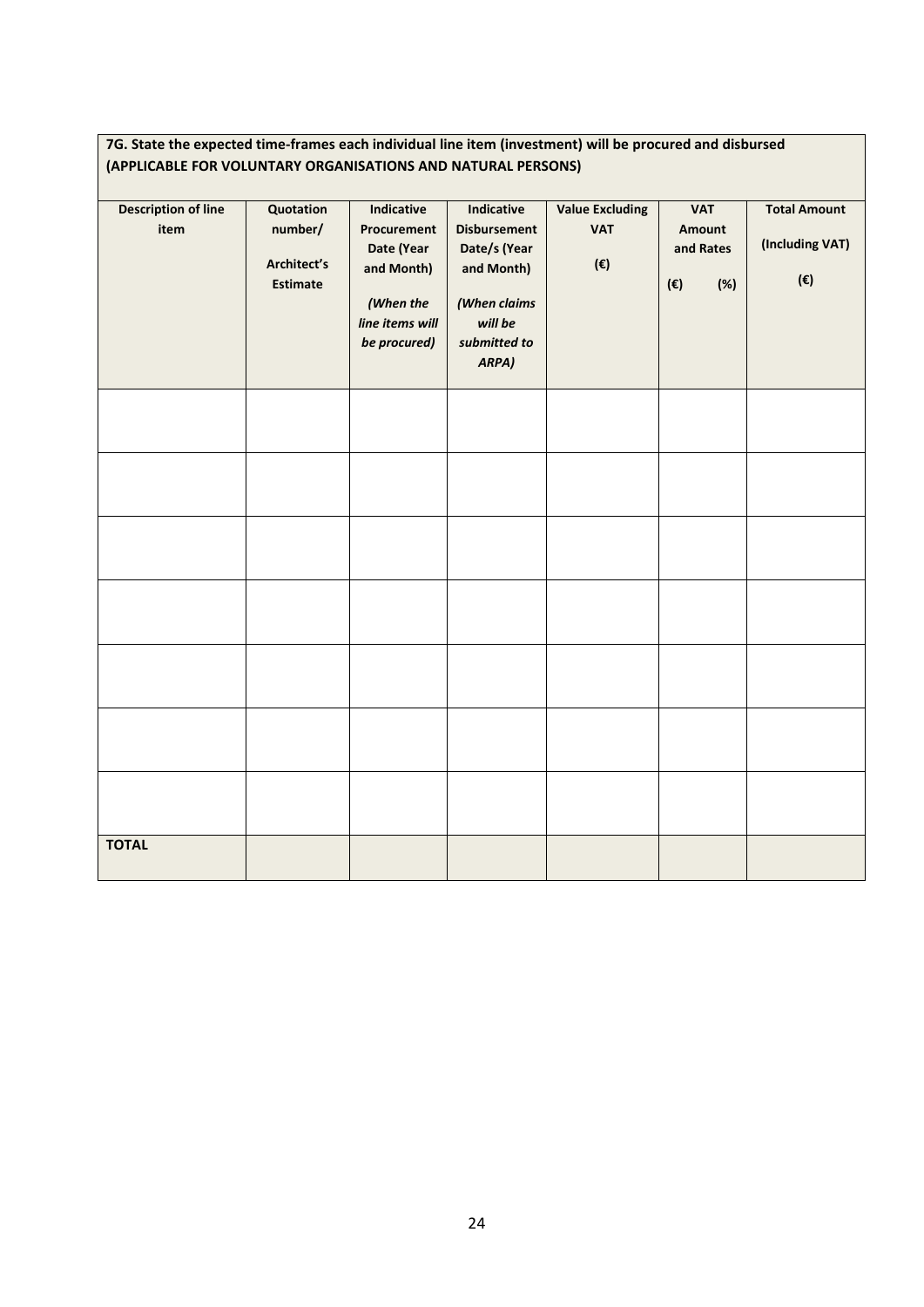#### **7h. To be filled in by Public Entities (Local Councils) only**

### **(I) State the expected numberof tenders and the total value of each tender in €. VAT should be quoted separately.**

| Name of<br><b>Tender/Call</b> | <b>Type of</b><br><b>Tender</b> | Procedure | <b>Estimated Value</b><br>(€) | <b>VAT</b><br>$(\boldsymbol{\epsilon})$ | <b>Total</b><br>(Including VAT)<br>$(\boldsymbol{\epsilon})$ |
|-------------------------------|---------------------------------|-----------|-------------------------------|-----------------------------------------|--------------------------------------------------------------|
|                               |                                 |           |                               |                                         |                                                              |
|                               |                                 |           |                               |                                         |                                                              |
|                               |                                 |           |                               |                                         |                                                              |
| <b>TOTAL</b>                  |                                 |           |                               |                                         |                                                              |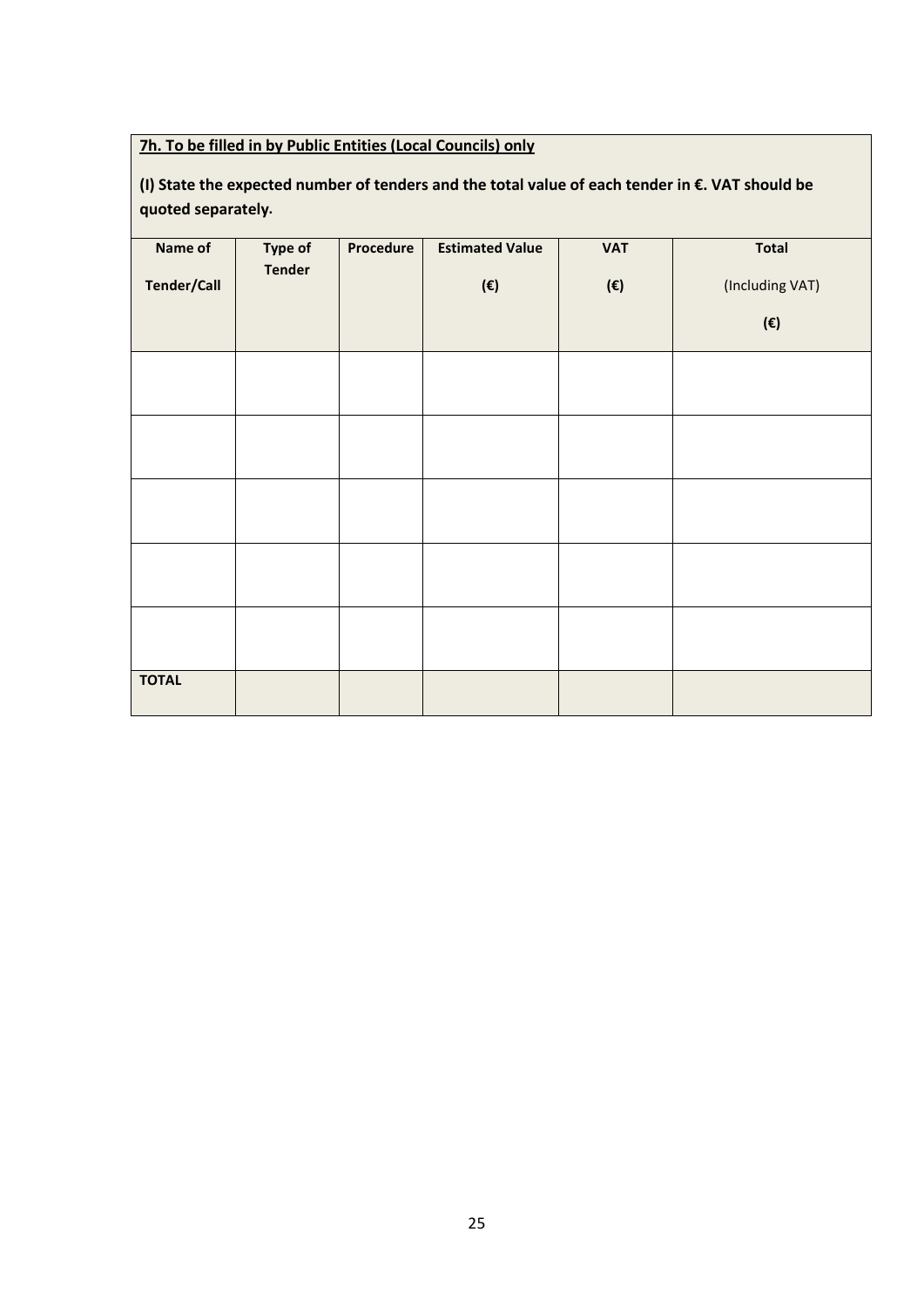| (II) Implementation Schedule<br>In the table below, indicate the stage of the tender/call per quarter.<br>Please use the following acronyms |                 |                       |                             |                 |                 |                                |                 |                 |  |
|---------------------------------------------------------------------------------------------------------------------------------------------|-----------------|-----------------------|-----------------------------|-----------------|-----------------|--------------------------------|-----------------|-----------------|--|
| $D = Design$                                                                                                                                |                 |                       | T = Tendering & Contracting |                 |                 | I = Implementation C = Closure |                 |                 |  |
| Year                                                                                                                                        |                 | N <sup>th</sup> Year* |                             |                 | $N+1$           |                                |                 |                 |  |
| (Please specify<br>the N <sup>th</sup> year)                                                                                                | 201             |                       |                             |                 | 201             |                                |                 |                 |  |
| <b>Quarters</b>                                                                                                                             | 1 <sup>st</sup> | 2 <sub>nd</sub>       | 3 <sup>rd</sup>             | 4 <sup>th</sup> | 1 <sup>st</sup> | 2 <sub>nd</sub>                | 3 <sup>rd</sup> | 4 <sup>th</sup> |  |
| Tender/Call 1                                                                                                                               |                 |                       |                             |                 |                 |                                |                 |                 |  |
| <b>Tender/Call 2</b>                                                                                                                        |                 |                       |                             |                 |                 |                                |                 |                 |  |
| Tender/Call 3                                                                                                                               |                 |                       |                             |                 |                 |                                |                 |                 |  |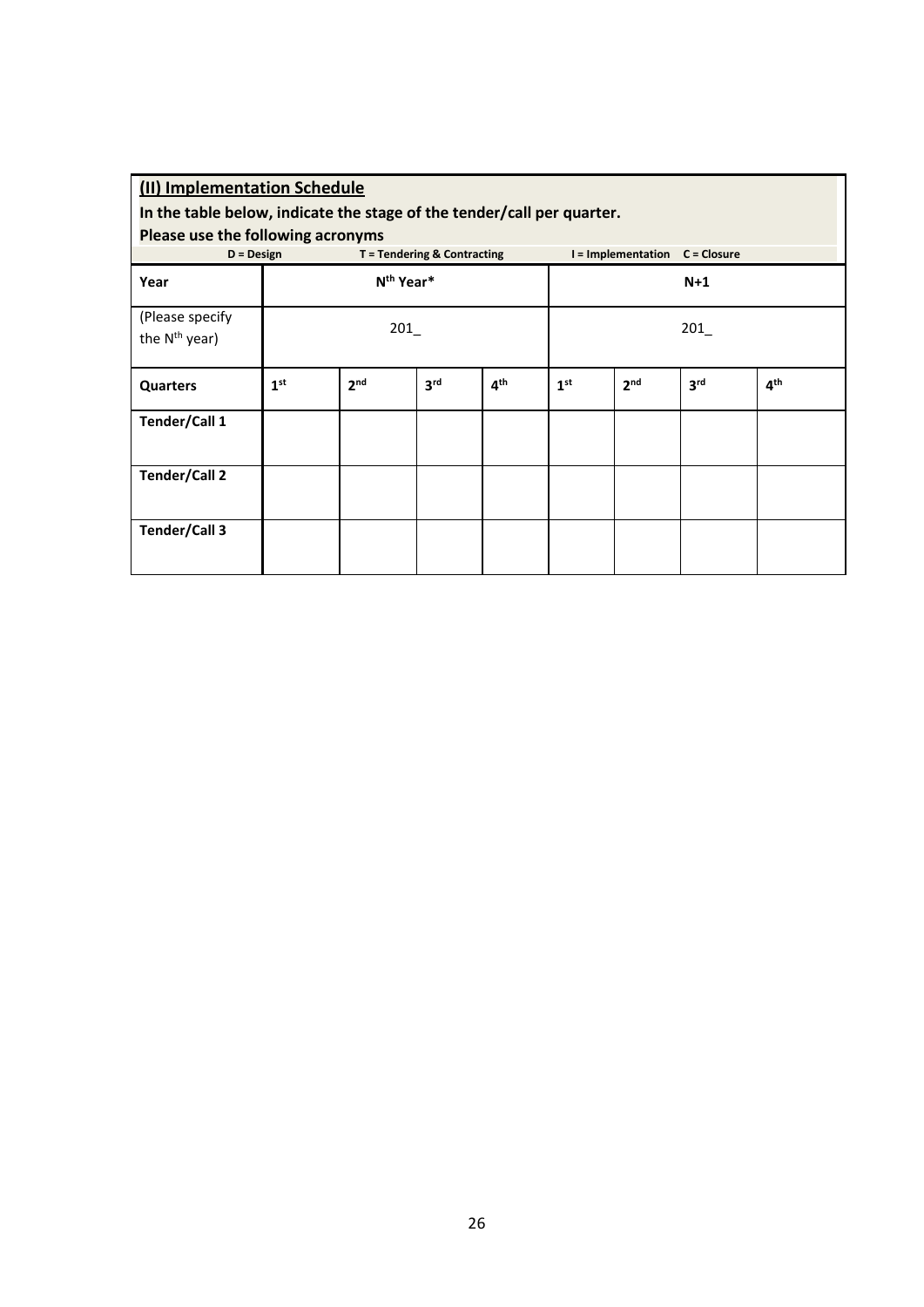| (III) Contracting, Disbursement and Payment Claim Schedule                                                                                                                                                                                                                                                                           |                                                 |                 |                                                         |                 |                 |                 |                 |                 |                 |              |
|--------------------------------------------------------------------------------------------------------------------------------------------------------------------------------------------------------------------------------------------------------------------------------------------------------------------------------------|-------------------------------------------------|-----------------|---------------------------------------------------------|-----------------|-----------------|-----------------|-----------------|-----------------|-----------------|--------------|
|                                                                                                                                                                                                                                                                                                                                      | Year                                            |                 | N <sup>th</sup> Year*<br>(Starting year of the project) |                 |                 | $N+1$           |                 |                 |                 | <b>TOTAL</b> |
| Amount in<br>€                                                                                                                                                                                                                                                                                                                       | (Please<br>specify the N <sup>th</sup><br>year) | 201             |                                                         |                 |                 | 201             |                 |                 |                 |              |
|                                                                                                                                                                                                                                                                                                                                      | Quarter                                         | 1 <sup>st</sup> | 2 <sup>nd</sup>                                         | 3 <sup>rd</sup> | 4 <sup>th</sup> | 1 <sup>st</sup> | 2 <sub>nd</sub> | 3 <sup>rd</sup> | 4 <sup>th</sup> |              |
| <b>Total eligible</b>                                                                                                                                                                                                                                                                                                                | Contracted                                      |                 |                                                         |                 |                 |                 |                 |                 |                 |              |
| costs<br>(excl VAT)                                                                                                                                                                                                                                                                                                                  | Disbursement                                    |                 |                                                         |                 |                 |                 |                 |                 |                 |              |
| <b>VAT</b><br>amount                                                                                                                                                                                                                                                                                                                 | Contracted                                      |                 |                                                         |                 |                 |                 |                 |                 |                 |              |
|                                                                                                                                                                                                                                                                                                                                      | Disbursement                                    |                 |                                                         |                 |                 |                 |                 |                 |                 |              |
| <b>Grand Total</b><br>Including<br><b>VAT</b>                                                                                                                                                                                                                                                                                        | <b>Contracted</b>                               |                 |                                                         |                 |                 |                 |                 |                 |                 |              |
|                                                                                                                                                                                                                                                                                                                                      | <b>Disbursement</b>                             |                 |                                                         |                 |                 |                 |                 |                 |                 |              |
| Submission<br>of Payment<br>Claim                                                                                                                                                                                                                                                                                                    | <b>Eligible cost</b><br>only                    |                 |                                                         |                 |                 |                 |                 |                 |                 |              |
| (a) Has the project gone out to tender? Yes<br>No<br>(please mark accordingly)<br>If yes, has/have the tender(s) been advertised in the Official Journal of the European<br>a.<br>Communities/Government Gazette?<br>Yes/No<br>If the tender(s) has/have been advertised, please indicate:<br>$\mathbf{b}$ .<br>Advertisement number |                                                 |                 |                                                         |                 |                 |                 |                 |                 |                 |              |
| i.<br>Date (please supply a copy of the advert)<br>ii.                                                                                                                                                                                                                                                                               |                                                 |                 |                                                         |                 |                 |                 |                 |                 |                 |              |
| If no, please provide details of the tendering arrangements anticipated.<br>$\mathbf{c}.$                                                                                                                                                                                                                                            |                                                 |                 |                                                         |                 |                 |                 |                 |                 |                 |              |

 $\mathsf{L}$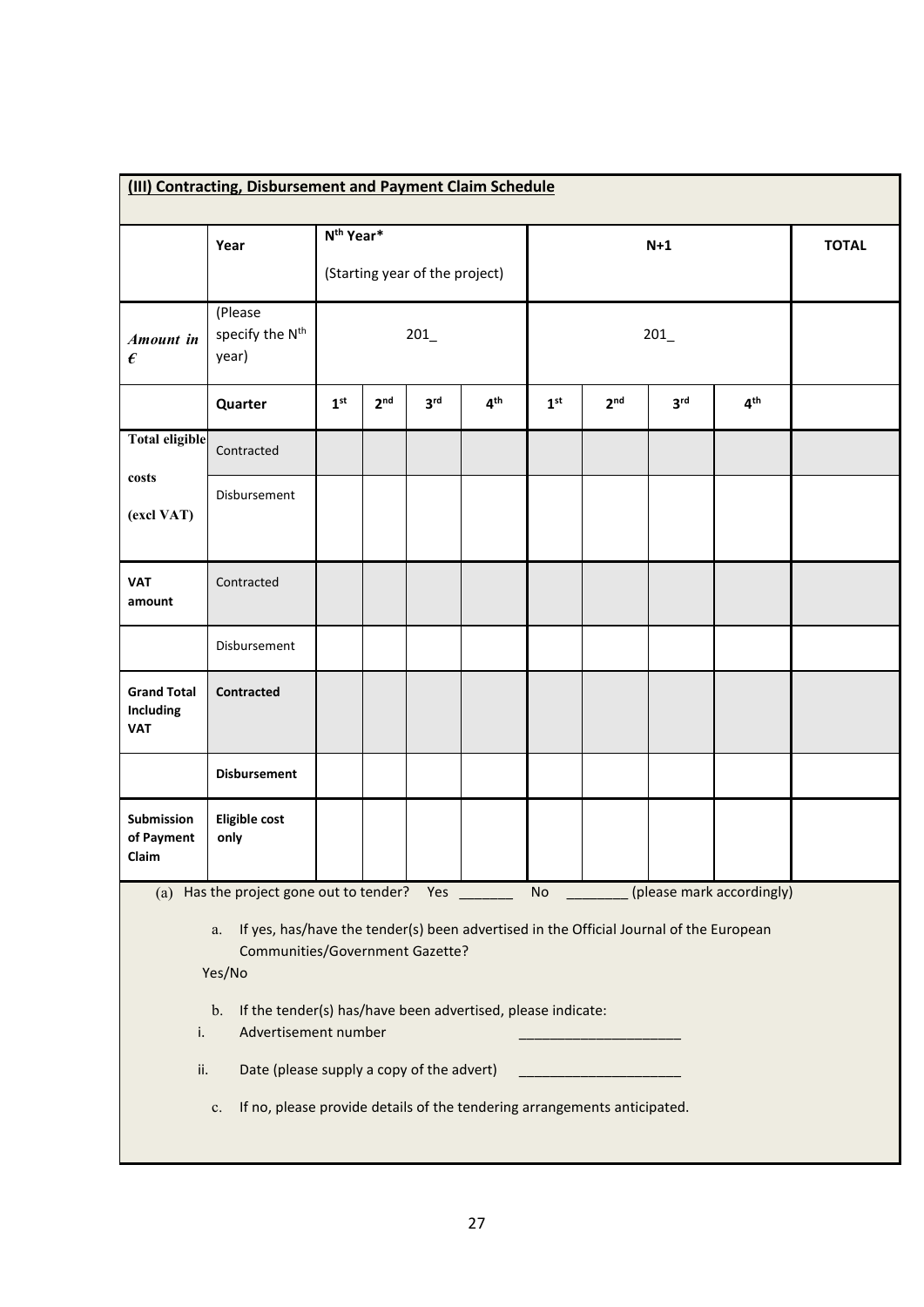|                                       | <b>SECTION 8: APPLICATION REQUIREMENTS CHECKLIST</b>                                                                                                                                                                                                                               |            |           |                          |
|---------------------------------------|------------------------------------------------------------------------------------------------------------------------------------------------------------------------------------------------------------------------------------------------------------------------------------|------------|-----------|--------------------------|
| Are the following documents in place? |                                                                                                                                                                                                                                                                                    |            |           |                          |
|                                       | Mark with an X were applicable                                                                                                                                                                                                                                                     | <b>YES</b> | <b>NO</b> | <b>Not</b><br>applicable |
| 1)                                    | Original signed project application form (1) together with one (1) copy of<br>the signed project application form. This should include the supporting<br>documents. In case of local councils, the application form should be signed by<br>both the Mayor and Executive Secretary. |            |           |                          |
| 2)                                    | A soft copy of the application form saved both in PDF (.pdf) and WORD (.doc<br>or. docx) format including also the supporting documentation                                                                                                                                        |            |           |                          |
| 3)                                    | Copy of I.D. Card of Project Leader                                                                                                                                                                                                                                                |            |           |                          |
| 4)                                    | Letter of Intent signed by the entity's official representatives or by the<br>majority of the committee appointing the Project Leader                                                                                                                                              |            |           |                          |
| 5)                                    | Title Deeds or Lease or other form of contract for Project Location (Contract)<br>in case of infrastructural interventions or any other interventions that are<br>related to the building                                                                                          |            |           |                          |
| 6)                                    | Owner's<br>consent in the<br>of a<br>Signed<br>case<br>lease/management<br>agreement/guardianship or any other form of contract for the works to be<br>carried out                                                                                                                 |            |           |                          |
| 7)                                    | Signed declaration from the owner of the property specifying the address of<br>where the investments will be kept during the project for 5 years following<br>the final payment.                                                                                                   |            |           |                          |
| 8)                                    | Section 7G of the application duly filled                                                                                                                                                                                                                                          |            |           |                          |
| 9)                                    | Section 7H of the application duly filled                                                                                                                                                                                                                                          |            |           |                          |
| 10)                                   | Sections 7i and 7k of the application duly filled                                                                                                                                                                                                                                  |            |           |                          |
| 11)                                   | Copy of School Licence Certificate                                                                                                                                                                                                                                                 |            |           |                          |
| 12)                                   | Copy of Voluntary Organisation (VO) Certificate issued by the Commissioner<br>for Voluntary Organisations                                                                                                                                                                          |            |           |                          |
| 13)                                   | A copy of the certificate of compliance issued by the Commissioner for<br>Voluntary Organisations till the year ending 2020                                                                                                                                                        |            |           |                          |
| 14)                                   | The latest signed VO statute as approved by the Commissioner for Voluntary<br>Organisations                                                                                                                                                                                        |            |           |                          |
| 15)                                   | Financial Accounts for year ending 2020 as submitted to the Commissioner for<br><b>Voluntary Organisations</b>                                                                                                                                                                     |            |           |                          |
| 16)                                   | Signed list of committee members (including their role, ID number and address)                                                                                                                                                                                                     |            |           |                          |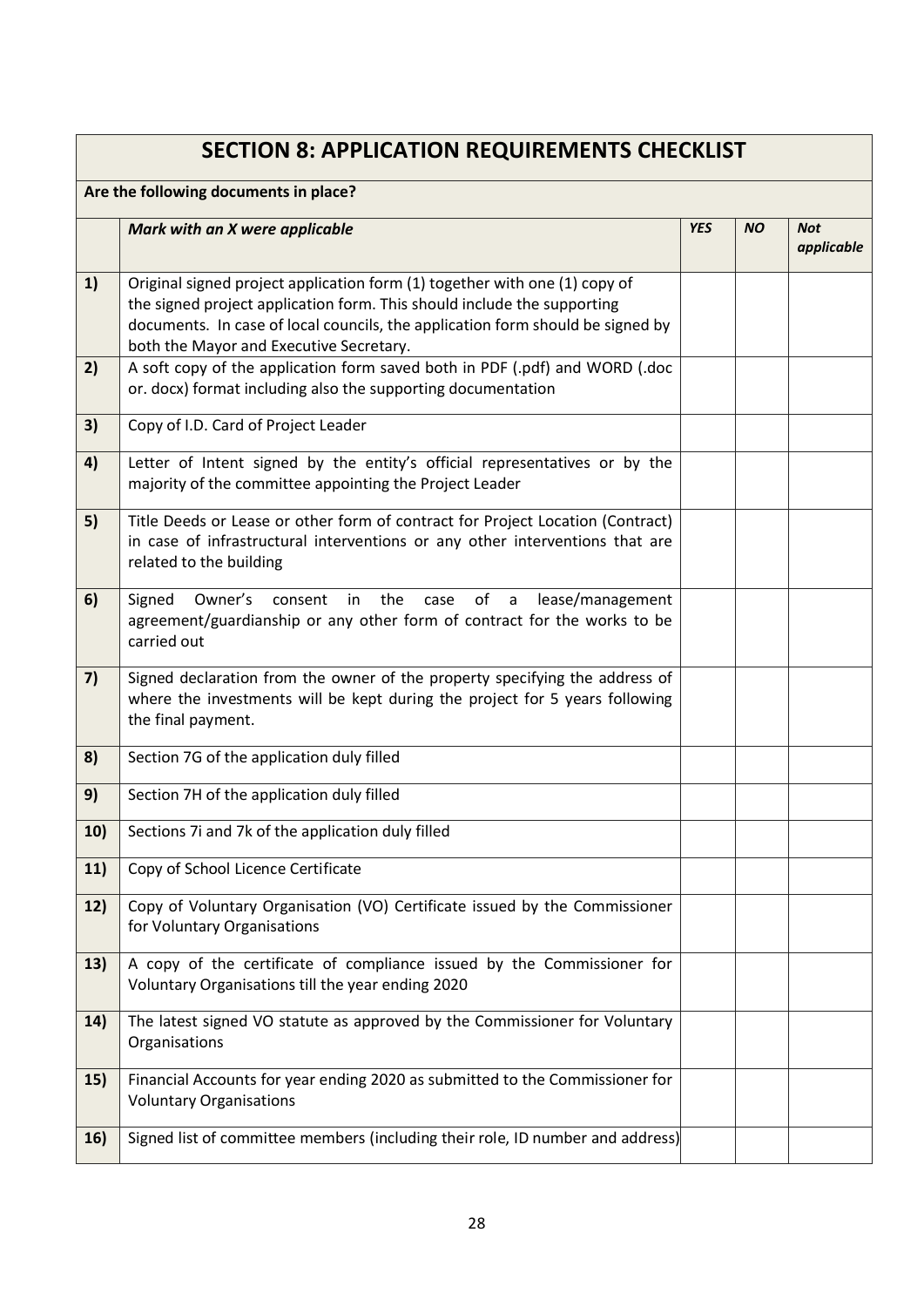| 17) | The latest balance sheet                                                                                                                                                                                                                                                                                                                                                 |  |  |
|-----|--------------------------------------------------------------------------------------------------------------------------------------------------------------------------------------------------------------------------------------------------------------------------------------------------------------------------------------------------------------------------|--|--|
| 18) | Audited financial statements of year n-1. If n1 year audited accounts are not<br>available, the applicant is to submit management financial accounts.                                                                                                                                                                                                                    |  |  |
| 19) | The most recent site plans and approved drawings found in the PA website<br>related to the proposed investment                                                                                                                                                                                                                                                           |  |  |
| 20) | Copy of application with PA and proposed drawings and site plans related to<br>the proposed investment                                                                                                                                                                                                                                                                   |  |  |
| 21) | Correspondence with the PA that the enhancement of the proposed premises/<br>site or the proposed use does not require a PA permit or DNO.                                                                                                                                                                                                                               |  |  |
| 22) | Copy of VAT Certificate                                                                                                                                                                                                                                                                                                                                                  |  |  |
| 23) | Itemised comparable guaranteed quotations <sup>3</sup> or pro-forma invoices for all<br>project costs which are not related to infrastructural investment (3 quotations,<br>including VAT number, original signature, details of both supplier and<br>beneficiary)                                                                                                       |  |  |
| 24) | Detailed, Signed and Dated Estimate by an architect in case of structural works<br>(Bill of Quantities)                                                                                                                                                                                                                                                                  |  |  |
| 25) | In case of the submission of 3 quotations, a signed and dated adjudication<br>report stating the chosen supplier/s - to be signed by the project leader<br>and another legal representative of the entity                                                                                                                                                                |  |  |
| 26) | Original signed Bank, accountant or auditor's declaration confirming availability<br>of own resources if the co-financing of the project will be met through own<br>resources - (An original signed declaration stating that the applicant is<br>financially sound to cover the 20% co-financing). Declaration should clearly<br>refer to the project being implemented. |  |  |
| 27) | applying for the<br>planting<br>When<br>or removal<br>of<br>invasive<br>trees,<br>photographic evidence identifying the type of trees and its/their location (s)<br>on the holding                                                                                                                                                                                       |  |  |
| 28) | A signed architect's Method statement which includes i) a list of native<br>species typical of the ecosystem in the area, ii) a planting scheme and iii) a<br>maintenance plan.                                                                                                                                                                                          |  |  |
| 29) | Clearance from ERA prior to removal of invasive alien tree species.                                                                                                                                                                                                                                                                                                      |  |  |
| 30) | Written approval from ERA on the proposed investment involving green<br>elements                                                                                                                                                                                                                                                                                         |  |  |
| 30) | If private part is to be financed by a loan, a bank letter of intent or a bank<br>sanction letter is to be provided.                                                                                                                                                                                                                                                     |  |  |
| 31) | FSS / SSC Clearance Certificate from the Inland Revenue Department<br>confirming there are no pending dues or is otherwise honouring an                                                                                                                                                                                                                                  |  |  |

<span id="page-28-0"></span><sup>&</sup>lt;sup>3</sup> "Guaranteed quotations" means that the applicant must get a formal signed and dated quotation from the supplier/s which must remain valid until completion of the project if the project is selected for funding. This quotation must be a formal one including the letterhead of the supplier, details of both supplier and the applicant, VAT numbers and original signature.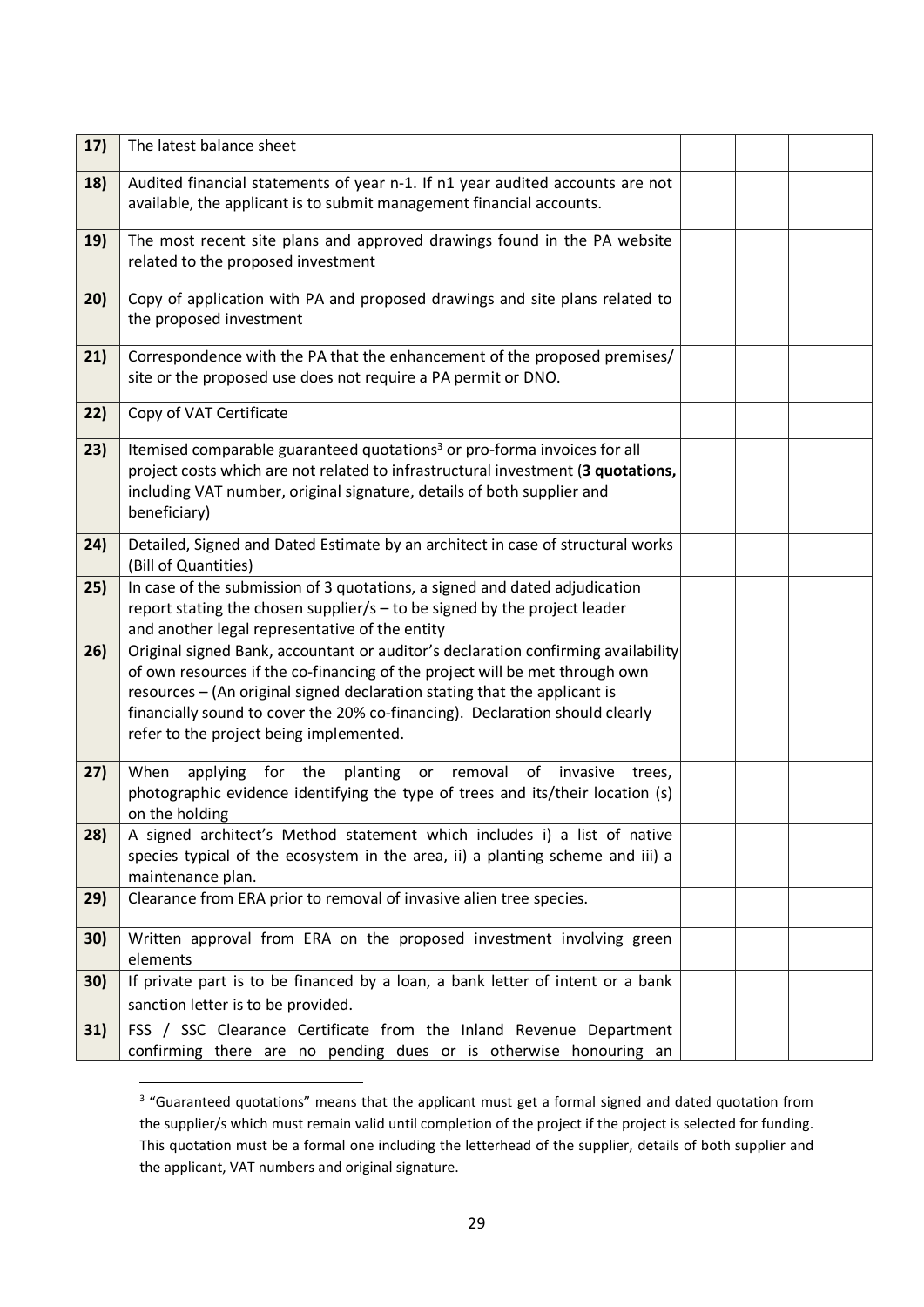|     | agreement for settling any outstanding amounts (the certificate should not be<br>dated up to 3 months prior to the deadline of this batch/deadline) - an email<br>should be sent to certificates.cfr@gov.mt |  |  |  |  |
|-----|-------------------------------------------------------------------------------------------------------------------------------------------------------------------------------------------------------------|--|--|--|--|
| 32) | All sections of the application form have been filled in                                                                                                                                                    |  |  |  |  |
|     | LIST OF ANNEXES CHECKLIST                                                                                                                                                                                   |  |  |  |  |
| 33) | Annex 1 of the guidance notes - VAT Declaration Form                                                                                                                                                        |  |  |  |  |
| 34) | Annex 2 – Bank's letter of intent                                                                                                                                                                           |  |  |  |  |
| 35) | Annex 3 – Financial Bid Form                                                                                                                                                                                |  |  |  |  |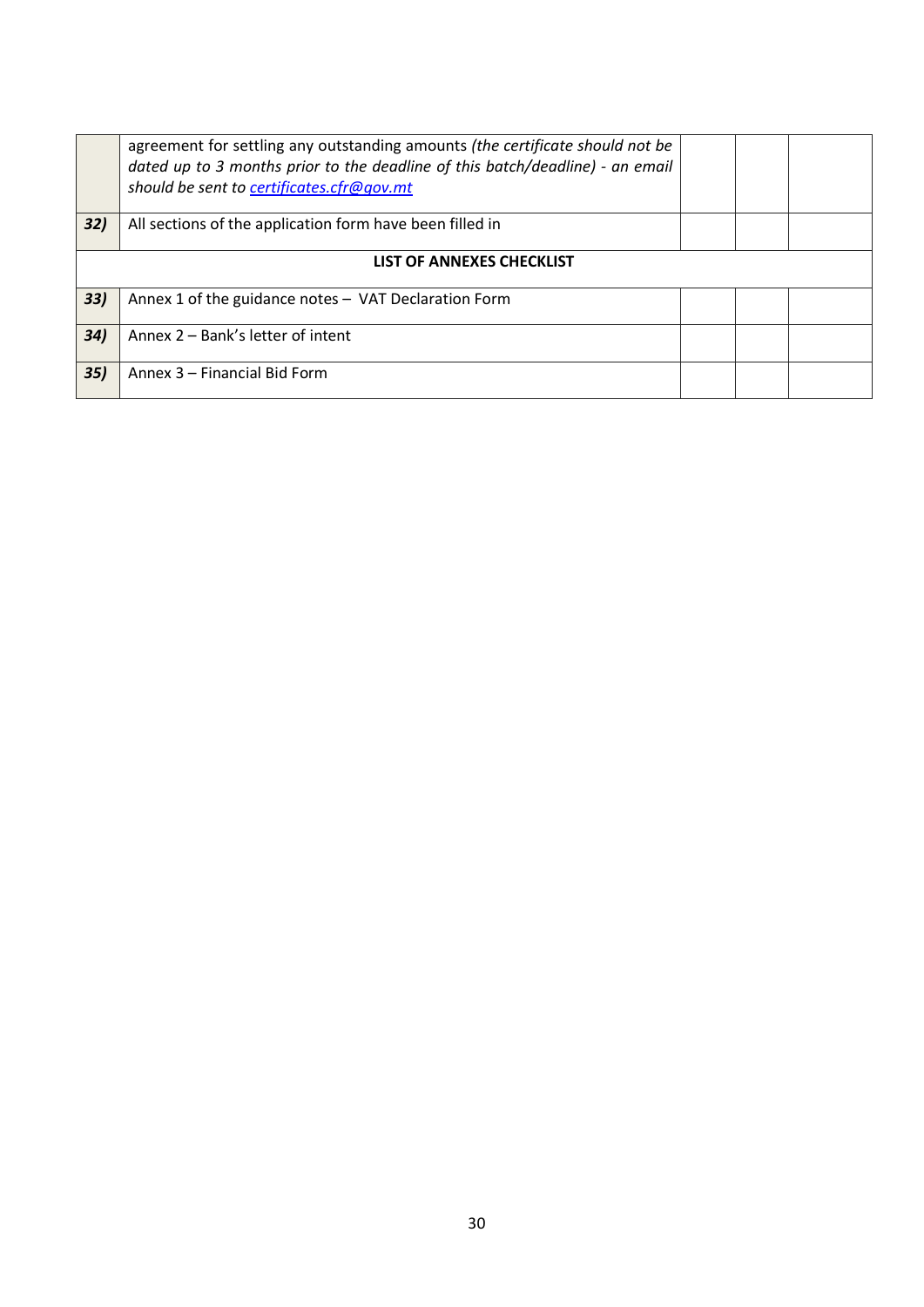# **SECTION 9: DECLARATION**

- I certify that the entries in this form and any other attachments enclosed are, to the best of my knowledge and belief, **correct** and the grant applied for is the minimum required for the project to proceed as described.
- I can also confirm that I am not aware of any reason why the project may not proceed or be delayed other than those reasons declared and the commitment can be made within the time scales indicated Section 7 of this Application Form.
- I allow access to the land/buildings to any authorised person for the purpose of carrying out an inspection in order to verify the accuracy of the information in this application.
- I **will notify GXF** in advance of carrying out any changes, alterations or modifications to the project or any of the project activities (for example changes to models of equipment chosen at application stage). GXF reserves the right not to approve any request for modifications.
- I confirm that should I benefit from a grant under this Scheme, I must complete the project in accordance with the terms and conditions stipulated in the Grant Agreement. Should I fail to do so, I will not receive the grant and, if I would have already received any payments from the grant**, I would have to reimburse the funds received** and **interestcharges** may be applicable.
- I will provide information on the results achieved following implementation of the project and I undertake to provide this information on an annualbasis for five (5) years from the date of the grant agreement.
- I will provide any further information as may be required by all stakeholders within the Ministry for the Economy, European Funds and Lands, Ministry for Agriculture, Fisheries and Animal Rights, the Funds and Programes Divsion (FPD) and the Agriculture Rural Payments Agency (ARPA), Government entities and the GAL XLOKK Foundation (GXF) that may undertake audit checks and controls.
- I understand that if the application is not complete in all relevant detail and every aspect, including this section, it may be rejected.
- I confirm that the entity submitting this application has not received any other grant for the project being proposed in this application. I confirm that should the entity receive a grant for this project prior to the adjudication of the grant under LEADER, I will inform GXF, MA and ARPA immediately. I am aware that should I receive the grant under LEADER, **I will not be eligible** to apply under other grants to obtain additional funding for the same project proposed in this application.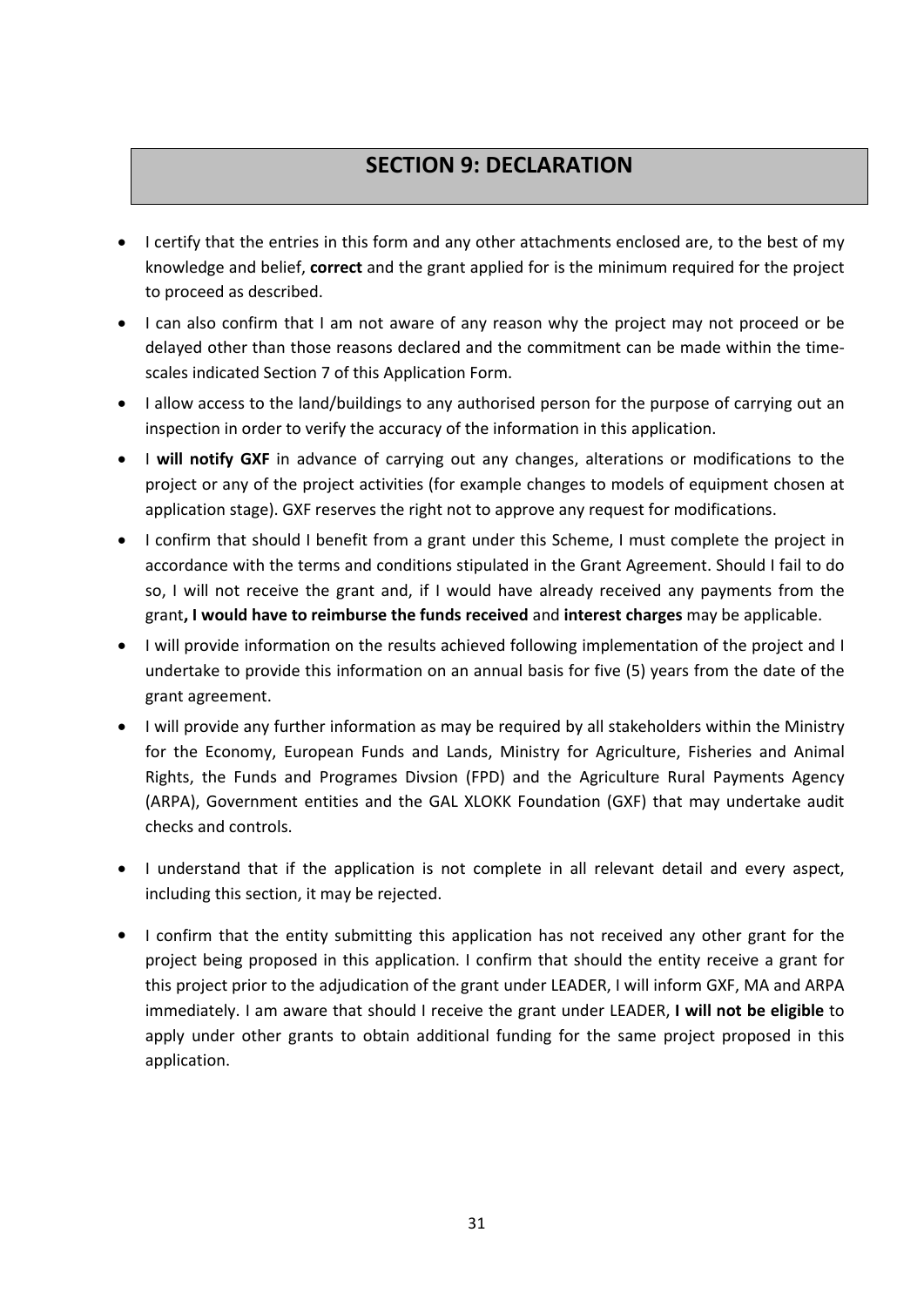| <b>Signature of Project Leader:</b> | <b>Signature of both Mayor and Executive Secretary:</b> |
|-------------------------------------|---------------------------------------------------------|
| <b>Name in Block Capitals:</b>      | <b>Name in Block Capitals:</b>                          |
| Date:                               |                                                         |
| <b>Position Held:</b>               |                                                         |

## **SECTION 10: DATA INFORMATION**

Part or all of the information you provide will be held on computer. This information will be used for the administration of application, publicity and producing monitoring reports. The Foundation has the right to share information with government departments, agencies and implementing bodies to enable them to prevent fraudulent applications or for detecting crime and to co-ordinate processing of complementary applications.

This Application from along with any attached documents will be treated as confidential throughout and after the project appraisal process. However, if your project is selected for an award of grant, to meet EU requirements for transparency regarding the use of EAFRD assistance, the Funds and Programmes Division within the Ministry for the Economy, European Funds and Lands, the GXF have the right to publish the name of the applicant, the amount of grant awarded and a brief summary of the project.

I understand that GXF are required to set *performance indicators/targets* for each project at the outset and monitor these during the implementation of the project, immediately after completion of the project and thereafter on an on-going basis.

Details of all grants will be published on the GXF website [www.galxlokk.com](http://www.galxlokk.com)